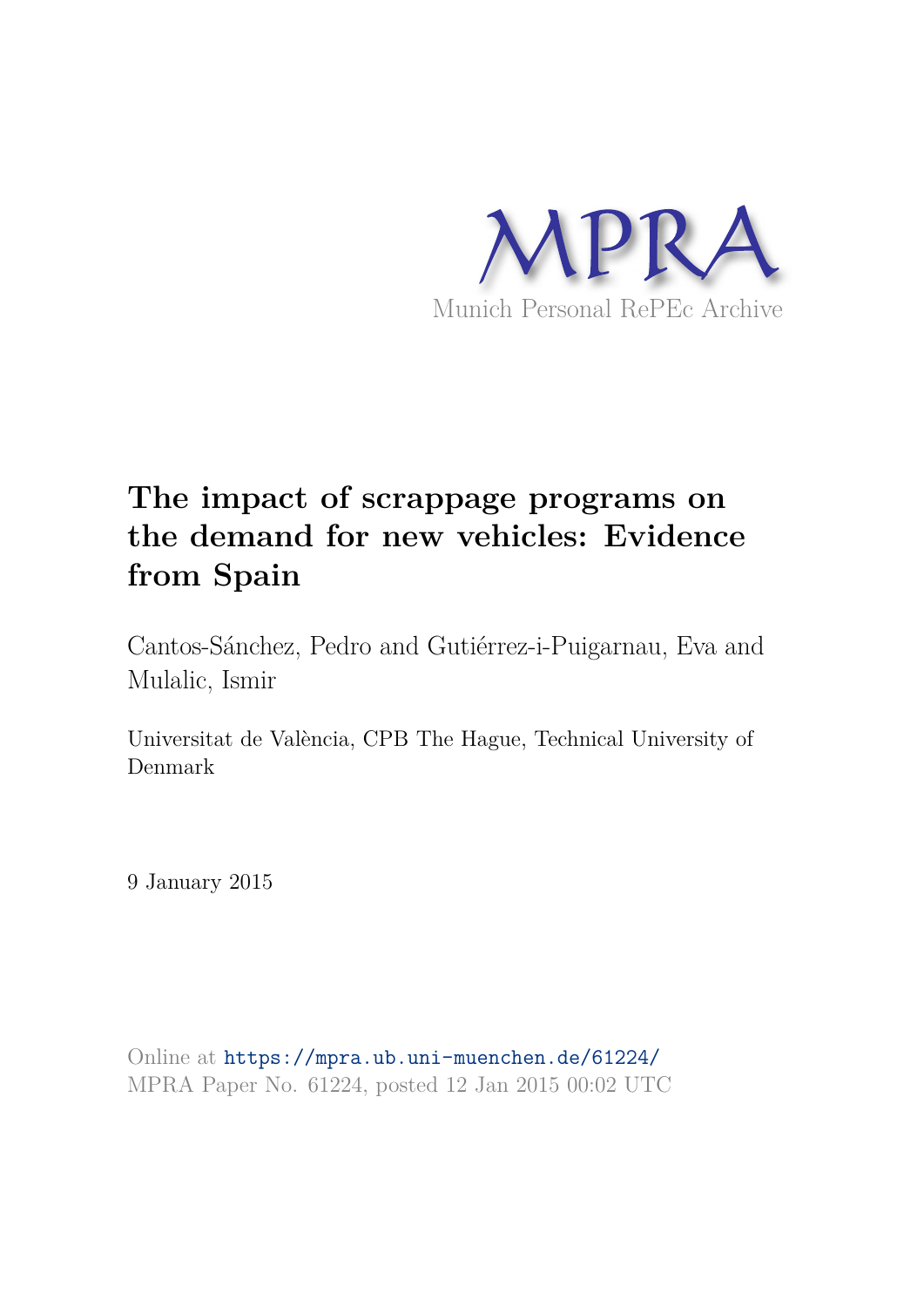## **The impact of scrappage programs on the demand for new vehicles: Evidence from Spain**

**Pedro Cantos-Sánchez** Universitat de València Pedro.Cantos@uv.es

**Eva Gutiérrez-i-Puigarnau** (CPB The Hague)

**Ismir Mulalic**  Technical University of Denmark imu@transport.dtu.dk

**Abstract** We evaluate the impact of the Spanish car scrappage program introduced in May 2009 on short-run car purchases. The scrappage program was simultaneously discussed and implemented, and was therefore exogenous to the consumers. We analyse the effect of this program on household new car purchase decision and household expenditures. The results show that the scrappage program increased the probability to buy a new car, but decreased the mean expenditure devoted to the purchase of this new vehicle. We also evaluate the impact of the financial aid on the household welfare, which suggests that the scrappage program was neutral.

*Keywords:* Car demand; scrappage program; economic crisis; subsidy. *JEL classification:* H20; R21.

**Acknowledgements**: *The authors would like to thank Juan A. Sanchis and participants at the ITEA Annual Conference and Summer School on Transportation Economics (Toulouse, 2014) for their helpful comments and suggestions. We gratefully acknowledge financial support from the Spanish Ministry of Education through ECO2013-43959-R*.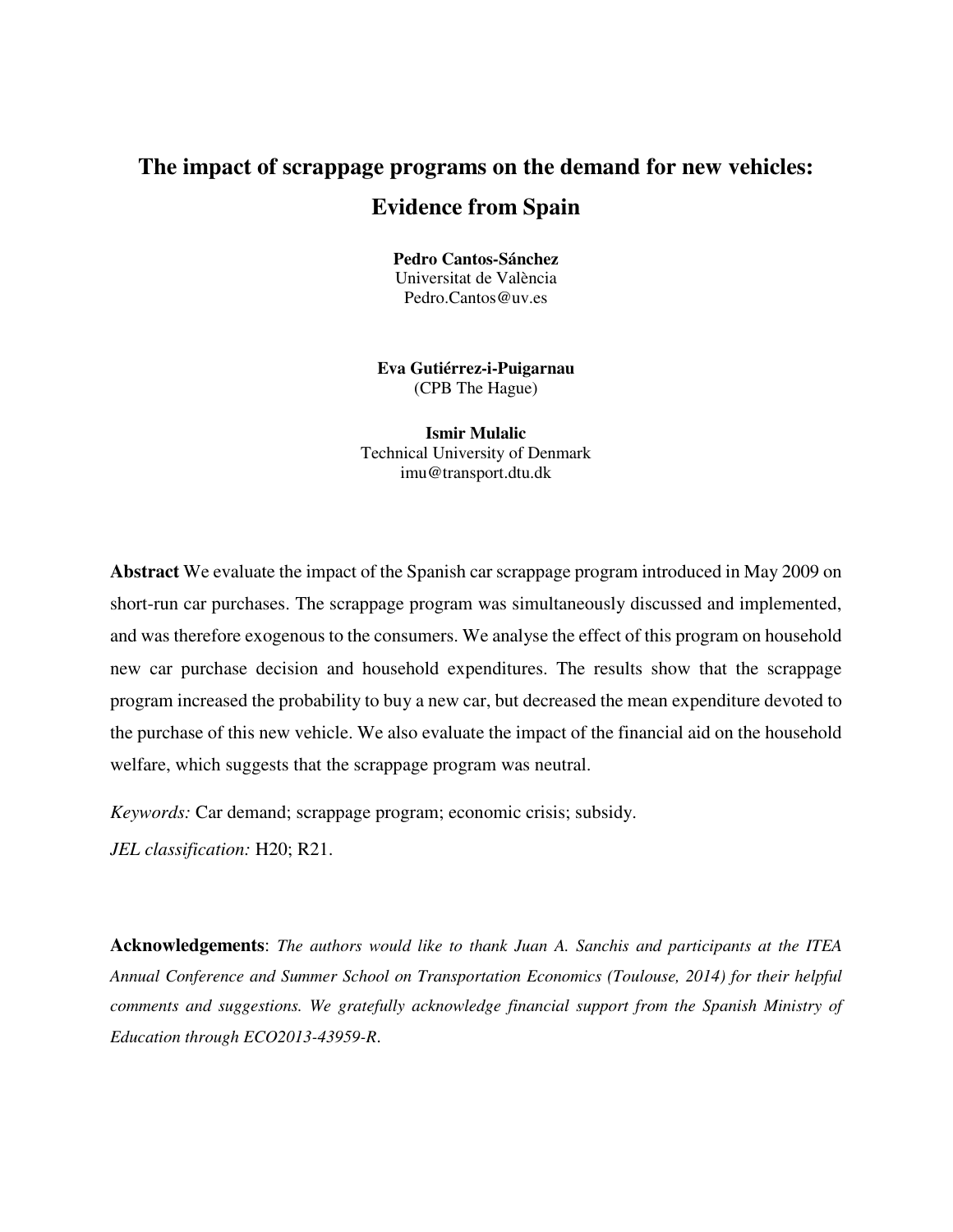#### **1. Introduction**

 $\overline{a}$ 

The car industry has been dramatically hit by the economic crisis that started in 2008. Demand for car sales declined sharply, deepening the crisis effect on the car industry in car-producing countries, through the broad linkages the car industry has with other sectors. New car registrations fell from [1](#page-2-0)5 million units in 2007 to 13 million units in 2009, so by about  $13\%$ .<sup>1</sup> The governments of many European countries granted financial aids to the (national) car industry to help the country get out of the crisis. This paper analyses the effect of car scrappage program in Spain.

Most of the literature on car demand is devoted to the analysis of car travel demand and car ownership (see e.g. Mannering and Winston, 1985; Train, 1986; De Jong, 1990, 1991).<sup>[2](#page-2-1)</sup> Matas and Raymond (2008) analyse the factors determining the growth in car ownership in Spain, using a discrete choice model at three points in the time. Recently, scrappage programs in different countries have generated widespread interest. This is not surprising, as the impact of these programs on car demand strongly depends on the program design (see Hahn, 1995; Alberini et al., 1995; Esteban, 2007). De Palma and Kilani (2008) analyse these programs in a dynamic setting, finding that the number of households that buy a new car is larger in the presence of the program, but the demand for new cars is not necessarily higher because the scrap value of a car can increase its replacement cycle length, and this might reduce the total demand for new cars.

Empirical papers that estimate the effects of scrappage programs previous to the economic crisis that started in 2008, include the French car market (Adda and Cooper, 2000), the Italian car market (Schiraldi, 2011), the German car market (Böckers et al., 2008), and the Spanish car market (Licandro and Sampayo, 2005). More recently, Mian and Sufi (2012) and Li et al. (2013) apply a differences-in-differences approach to assess the recent US program "cash for clunkers". These empirical studies, in line to the theoretical studies, show that scrappage subsidies have a positive effect on car sales in the short run, but this effect is very small in the long run. Leheyda and Verboven (2013) analyse the scrappage programs recently implemented in nine European countries. They find that, in absence of the programs, the car sales would have diminished by 17.4% for the countries where new cars had to satisfy particular conditions (especially concerning  $CO<sub>2</sub>$  emissions) and by 14.8% for those countries where these conditions were not required. They

<span id="page-2-0"></span><sup>&</sup>lt;sup>1</sup> Based on data provided by the European Automobile Manufacturers' Association.

<span id="page-2-1"></span> $2^{2}$  See also Bunch (2000) and De Jong et al. (2004) for two good literature reviews on car demand.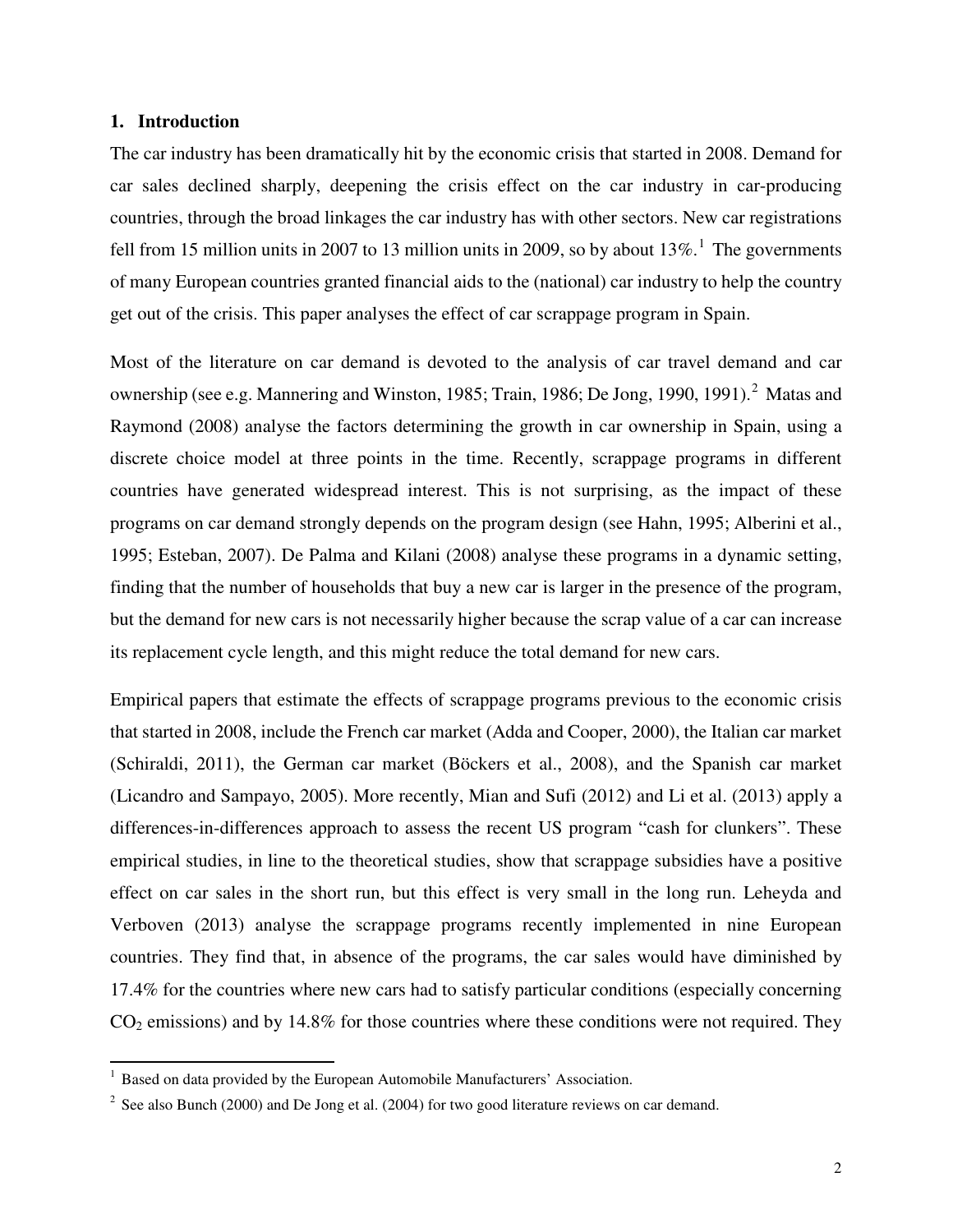also identify minor "crowding-effects", because sales of non-eligible cars (that is, cars not satisfying the conditions for the scrappage programs) were not affected during the period when the scheme was effective. The substitution effects are however analysed only within the car industry, and potential effects on other markets where ignored. Note that scrappage programs can provoke significant rises in the purchase of new vehicles, but at the expense of a reduction in the consumption of other types of goods. Finally, Jiménez et al. (2011) analyse the Spanish scrappage program using data on disaggregated car sales. Their analysis suggests that car producers responded to scrappage program by raising the car price by the same amount they were granted through the Plan (around  $\epsilon$ 1,000). They also show that the program raised car sales by almost 5% (which is much lower than the estimated increase by Leheyda and Verboven, 2013).

Our paper contributes to the literature through three ways: (*i*) we analyse the effects of "scrappage programs" using detailed household data, (*ii*) we study the substitution effects not only on the car purchases, but also on other household expenditures, and (*iii*) we assess the economic valuation of the scrappage program".<sup>[3](#page-3-0)</sup> We take into account the substitution effects that the program caused on the other household expenditures by estimating an Almost Ideal Demand System (AIDS) model.<sup>[4](#page-3-1)</sup> We emphasise that the *differences-in-differences* approach, which is usually applied in the recent literature analysing this issue, is not informative about the substitution effects. Our results suggest that the scrappage program has a positive impact on the car demand. However the mean expenditure devoted to the purchase of a new car decreased with respect to both the period previous to the program and the period after the program. We estimate the value of the compensating variation provoked by the financial aid to be close to the financial aid of  $\epsilon$ 1,000 offered by the central government during the scrappage program. The rest of the paper is structured in the following way. Section 2 briefly describes the Spanish scrappage program. Section 3 describes the data used in the analysis. Section 4 presents the applied methodology. Section 5 presents the empirical results, and section 6 concludes.

 $\overline{a}$ 

<span id="page-3-0"></span><sup>&</sup>lt;sup>3</sup> Note that our study is a micro-study of household purchase behaviour, and does not study important issues such as the role of the subsidy on employment or house prices (Mian and Sufi, 2012).

<span id="page-3-1"></span><sup>&</sup>lt;sup>4</sup> Traditionally AIDS models have been employed to assess the welfare change put forward by changes in prices (see, for instance, Friedman and Levinsohn, 2002; Abdulai and Aubert, 2004), changes in taxes (Tiezzi, 2005; Barros and Prieto-Rodríguez, 2008) or even changes in the goods or services quality (Shaikh and Larson, 2003).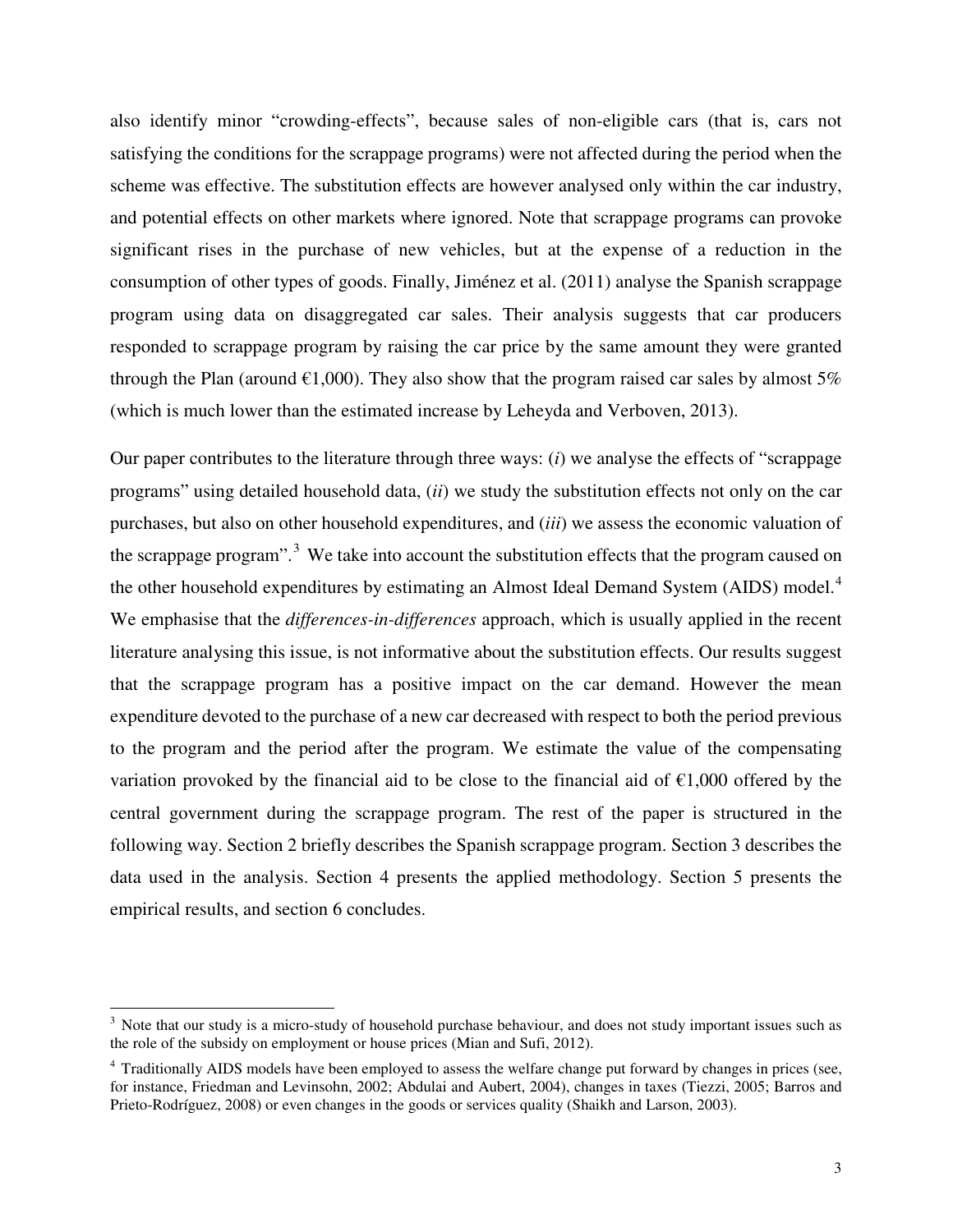#### **2. The Spanish scrappage program**

Many European countries had introduced scrappage programs in the period before the economic crisis with the main objective to reduce the global air pollution. The economic crisis introduced a new element in these programs, because the fall in the demand of new vehicles raised the risk of many employment losses for the car industry and for the industry's suppliers and distributors. Consequently, the scrappage programs started being used also as a policy to mitigate the crisis effects on the employment and the production. According to an article in The Economist (2009a), this type of financial aid is good to eliminate the liquidity trap in times of economic crisis.

| Country              | Maximum<br>incentive   | Car age<br>requirement | Emissions<br>requirement | Total cost to<br>government |
|----------------------|------------------------|------------------------|--------------------------|-----------------------------|
| <b>United States</b> | €3,309 (~\$4,500)      | Under 25 years old     | N <sub>0</sub>           | \$3 billion                 |
| Germany              | €2.500                 | Over 9 years old       | N <sub>0</sub>           | \$7.1 billion               |
| United Kingdom       | €2,410( $\sim$ £2,000) | Over 10 years old      | N <sub>0</sub>           | \$500 million               |
| France               | €1,000                 | Over 10 years old      | Yes                      | \$554 million               |
| Italy                | €1,500                 | Over 10 years old      | Yes                      |                             |
| Spain                | €2,000                 | Over 10 years old      | Yes                      | $£220$ million              |

**Table 1**. Scrappage programs for selected countries in 2009

*Source*: Own table based on The Economist (2009b).

Table 1 provides an overview of different scrappage programs implemented in selected countries in 2009, which is the first year where the crisis was globally perceived. Note that in Europe the old vehicle to substitute must be older than 10 years. Moreover, the emissions requirement of the new vehicle is present in several countries, i.e. France, Italy and Spain. The amount of the subsidy in 2009 notably increased with respect to previous programs. For instance, subsidies in Spain for previous programs were between  $\epsilon$ 500 and  $\epsilon$ 1,000 per new car, subsidies in France in 2008 were €350 and in Italy in the same year were between €800 and €900.

The scrappage program in Spain was introduced in the context of a general policy (Plan 2000E), which aimed at providing a short-term stimulus to the economy by increasing public expenditures. The undesirable evolution of the car sector in Spain can be seen in Figure 1. Note that car sales in Spain decreased by about 38%. As a mean to counterbalance this reduction of private consumption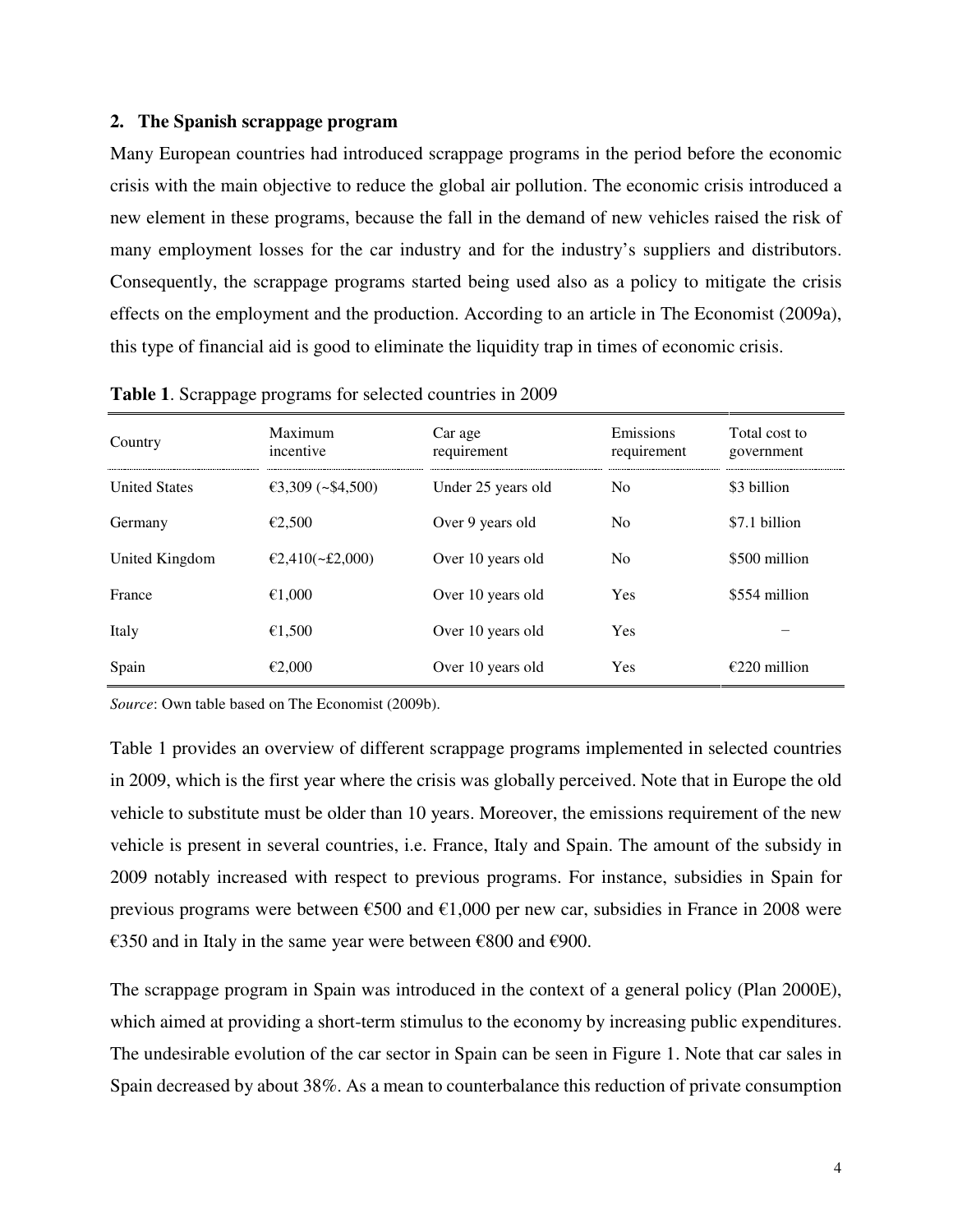due to the economic crisis, in May  $19<sup>th</sup>$  of 2009 the government agreed to implement a program called Plan 2000E, which took effect a *few days later*, with the goal to encourage the demand for the acquisition of new vehicles.

**Figure 1.** Annual new car sales in Spain

*Source:* Directorate-General of Traffic.

Table 2 summarises the most important features of the Spanish program. The program had mainly three stages. The first stage was launched in the last days of May 2009 for one year period or until the budget ( $E100$  million) would be exhausted. In five months, this budget run out and a second stage of the plan with a budget of €40 million was approved for the last two months of 2009. In aggregate terms, the first stage provided good results in terms of recovering the car demand. In the third quarter of 2009 (when the program was totally developed) the fall in car sales was only 0.32% lower than that of the same quarter in the previous year, while in the fourth quarter there was an increase in the car sales of 18%. Encouraged by these results, the government extended the plan to 2010 with a new budget of  $\epsilon$ 100 million. Similar to the first stage, this third package was implemented for one year period or until the budget would be exhausted (what happened in July 2010). The only change introduced in the plan, with respect to the program in 2009, was that the price limit of new cars was increased to  $\epsilon$ 40,000.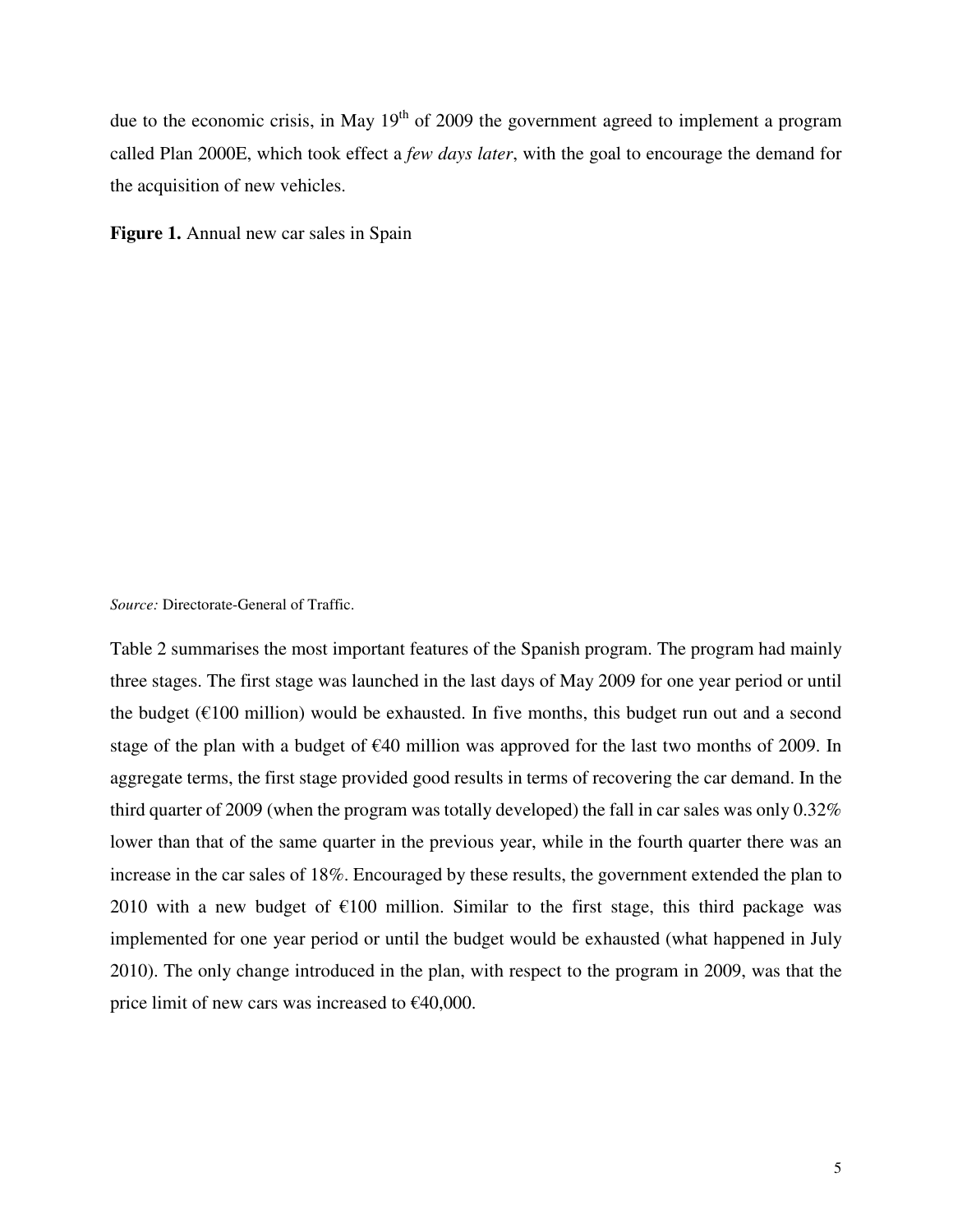| Timing        | May 19 <sup>th</sup> of 2009 (start of first stage program) until end of September of 2009 (budget exhausted)<br>November of 2009 (start of second stage program) until end of 2009<br>January of 2010 (start of third stage program) until end of June of 2010 |
|---------------|-----------------------------------------------------------------------------------------------------------------------------------------------------------------------------------------------------------------------------------------------------------------|
| <b>Budget</b> | €100 million (first stage)<br>$\epsilon$ 40 million (second stage)<br>$£100$ million (third stage)                                                                                                                                                              |
| Aid           | €2,000 per car                                                                                                                                                                                                                                                  |
|               | Replace old vehicle (over 10 years old)                                                                                                                                                                                                                         |
| Eligibility   | Maximum price of new car $\epsilon$ 30,000 ( $\epsilon$ 40,000 in third stage)<br>Maximum levels of $CO2$ emissions                                                                                                                                             |

**Table 2.** The Spanish scrappage program (Plan 2000E)

The government aid consisted on a grant of  $\epsilon$ 500 per car from the State government plus another €[5](#page-6-0)00 per car from the regional government.<sup>5</sup> Furthermore, it was expected that the car industry would grant an additional subsidy of  $\epsilon$ 1,000 per car. The industry ended adding up to this initiative, and the total aid represented an amount of  $\epsilon$ 2,000 per car. The conditions to obtain the aid were as follows: the price of the new car could not exceed the amount of €30,000, an old vehicle should be retired and substituted, and the new car had to fulfil specific characteristics in terms of maximum levels of  $CO<sub>2</sub>$  emissions. These levels of emissions should be under 120 and 160 grs/km depending on the type of car.

One of the most outstanding features of this plan was its *exogenous character*. The program was totally unexpected to consumers when it was announced. In addition, any change in the program was not influenced by the actions of the manufactures or the consumers in the market.

Although the initial valuation of the Ministry of Industry, Tourism and Commerce and the Federation of Automobile Dealers was positive, arguing that the plan had been useful to stop the drop in demand in the car market in 2009, Figure 2 shows that the subsidy produced a short-lived effect. The decline in the sales of new cars was reversed due to the start-up of government aid in the period between July 2009 and July 2010, but the decline trend re-appeared and remained when the aids were stopped. This notably fall in demand when the program ended raised criticism by some groups, as the global demand was hardly modified.

l

<span id="page-6-0"></span> $<sup>5</sup>$  In the first stage of the program the regions of Madrid and La Rioja rejected to contribute to the program, but they</sup> offered discounts in the registration tax of around 20%.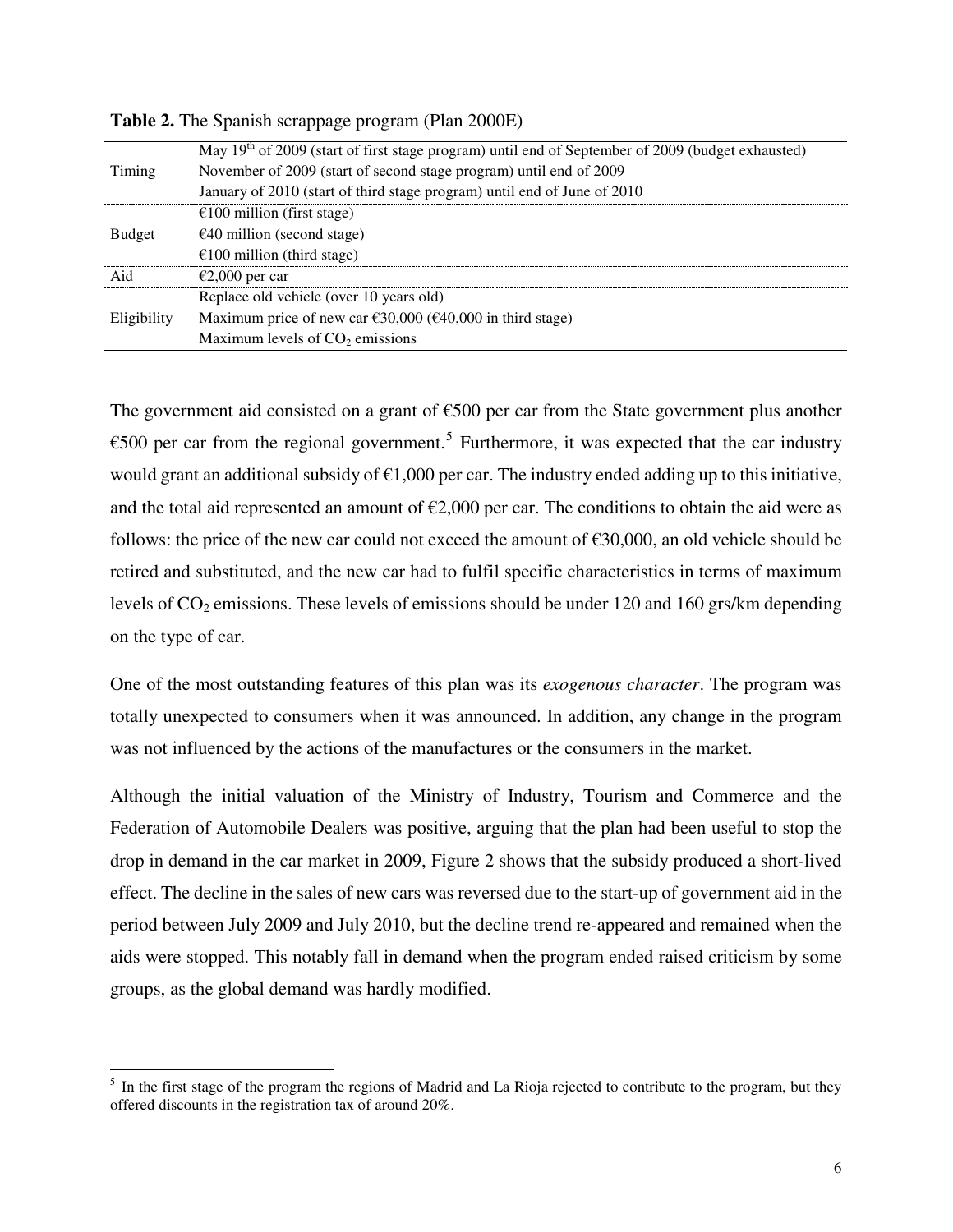

**Figure 2.** Quarterly percentage change in the sales of new vehicles

Moreover, Jiménez et al. (2011) show that the subsidy implied an increase in the new car sale prices, counteracting the positive effect of the scrappage program over the prices. "Crowding-out" effects on other goods and sectors could also have taken place, and hence these effects should be valued too. Summarising, the implementation of the Spanish scrappage program was controversial, and thus makes it an important empirical question.

#### **3. Data**

Our study is based on the annual Spanish Household Expenditure Surveys (EPF) for the period 2008−2010. We observe 51,402 households that report total values of each expenditure. We have information on expenditures on purchase of new cars from those households who decided to buy a new vehicle (see Table 3). For each year, these households stated the expenditures devoted to this purchase in the last twelve months. There are numerous EPF expenditure per purchase categories, which we collapse into five groups: (*i*) food, drinks, tobacco and narcotics, clothes and shoes; (*ii*) housing, water, electricity, gas and other fuels, furniture and housing equipment (*iii*) transport and communications (*iv*) leisure, hotels and culture; (*v*) rest of goods and services.

*Source:* Directorate-General of Traffic.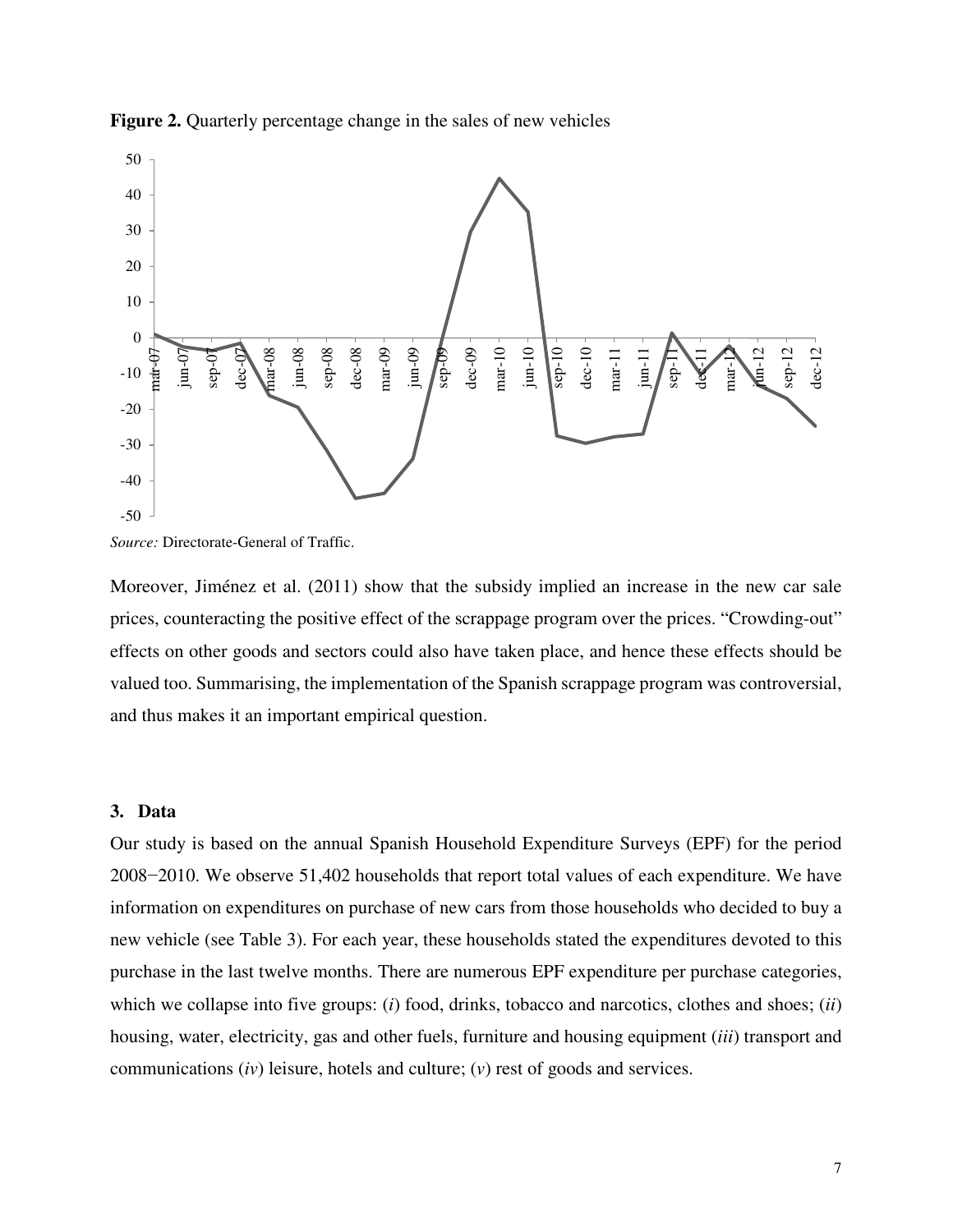**Table 3.** Data on new car sales in the sample

l

| Number of new cars $(2008-2010)$                                                  | 3,360  |
|-----------------------------------------------------------------------------------|--------|
| Number of new cars before the scrappage program                                   | 2,139  |
| Number of new cars during the scrappage program was in force                      | 835    |
| Number of new cars after the scrappage program                                    | 386    |
| Average expenditure on new cars from households buying a new car (in $\epsilon$ ) | 19,070 |
| Number of households                                                              | 51,402 |

We also have information on the purchase month of a new car in 2009 and 2010. This allows us to identify whether new cars were purchased during the validity of the scrappage program. We can then define the following 'treatment' dichotomous variables: (*i*) *d<sup>t</sup>*−<sup>1</sup> takes value 1 when the new car was bought in the period before the program, otherwise 0; (*ii*)  $d_t$  takes value 1 when the new car was bought in the period that the program was in force; and *(iii)*  $d_{t+1}$  takes value 1 when the new car was bought in the period after the program.<sup>[6](#page-8-0)</sup>

Alternatively we can define the following time period dummies: (*i*) dummy year 2008 (no subsidy) takes the value 1 when the household is asked and registered in year 2008, otherwise 0; (*ii*) dummy year 2009 (partly household could get a subsidy) takes the value 1 for year 2009, otherwise 0; and (*iii*) dummy year 2010 (partly household could get a subsidy) takes the value 1 for year 2010, otherwise 0. Note that during 2008 there was no subsidy, during 2009 the household could only get a subsidy on the second semester of this year, and during 2010 the household could only get a subsidy on the first semester of this year.

Further, note that in year 2008 we have information about the purchases of new cars in 2007 and 2008, as we have information about household expenditure on new cars in the last 12 months. Those correspond to 699 and 587 observations respectively. Similarly, year 2009 registers households that bought a new car in 2008 and 2009 (478 and 513 observations respectively). However, in general, only the cars between June and September and between November and December of 2009 were purchased under the program (171 new cars registered for 2008 were purchased during this period, which stands for 17.2% of the total cars registered for 2009). Year 2010 registers households purchasing new cars in 2009 and 2010, being 564 and 519 units

<span id="page-8-0"></span><sup>&</sup>lt;sup>6</sup> There were two months in which the program funding was over: September and October of 2009. In 2010 certain regions such as Canarias, Asturias, Islas Baleares, País Vasco and Galicia were excluded from the program because the funds had been used up or because such region decided not to subsidise vehicles. We have therefore rewritten  $d_t$  to 0 for the corresponding observations.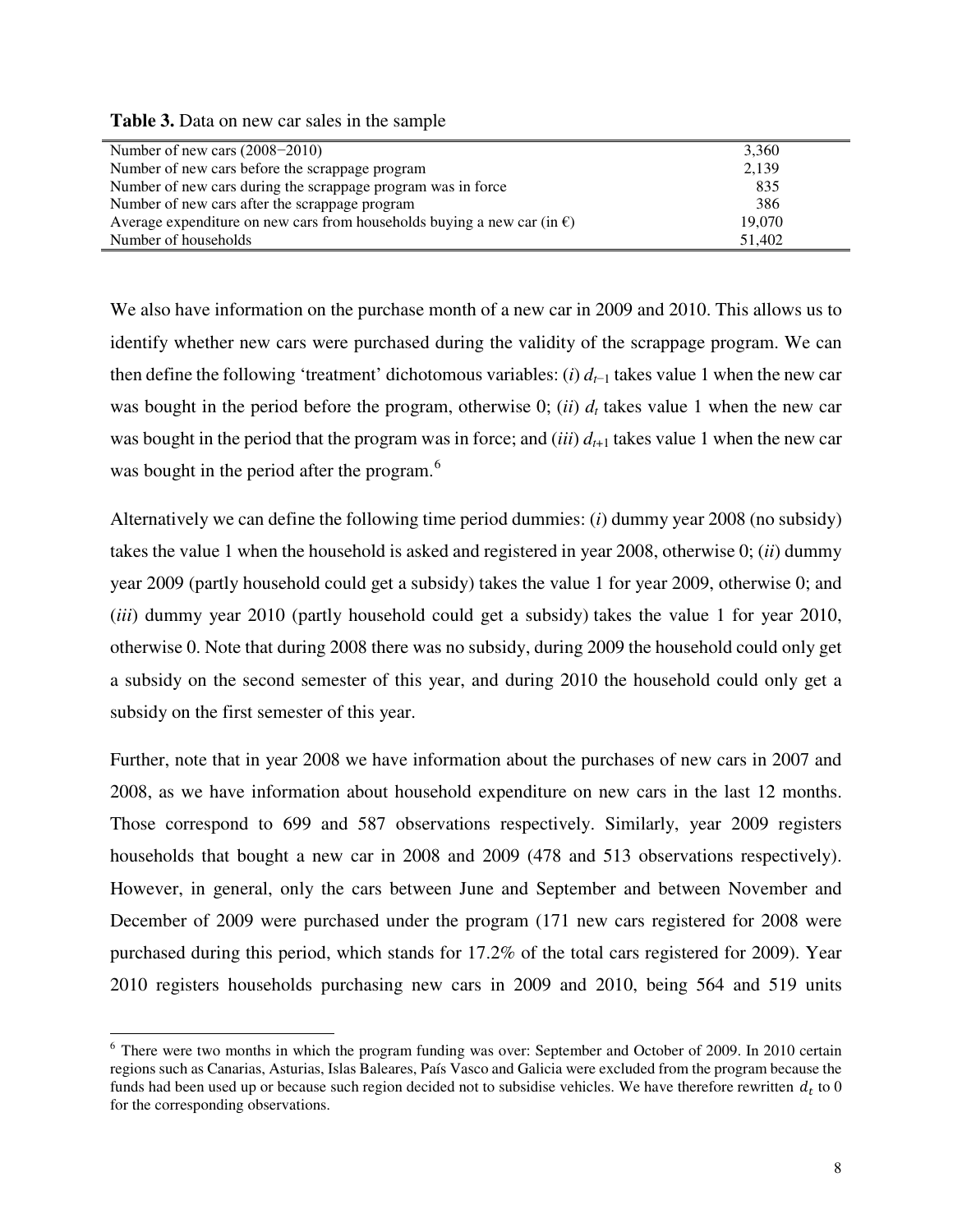respectively. The dummy denoting year 2010 includes most of the purchases of new cars under the period of the scrappage program that took place between the second semester of 2009 and the first semester of 2010 (with the aforementioned exceptions). During the period in which the subsidy was in force in 2010, there were a total of 664 new cars registered (which represents 61.3% of new cars registered in whole of 2010).

We have also socioeconomic information for each household, see Table A1 in the Appendix for the descriptive statistics of these variables. In particular, we use information for the main breadwinner of the household (gender, age, marital status and highest obtained education degree), information on the number of children in the household, the number of employed members in a household, and the population density in the household's residence region.<sup>[7](#page-9-0)</sup> In addition, we use data on households expenditures grouped in five types, see Table 4. Index prices for each expenditure group are calculated using the National Institute of Statistics (INE)'s information. These prices indexes are weighted depending on the particular consumption structure of each household.

| Table 4. Household annual expenditures and price indexes |  |  |
|----------------------------------------------------------|--|--|
|----------------------------------------------------------|--|--|

|                                                                 | Mean expenditure $(\epsilon)$ | Price index |
|-----------------------------------------------------------------|-------------------------------|-------------|
| Group of household expenditure 1 (food, drinks and clothes)     | 7.953                         | 88.31       |
| Group of household expenditure 2 (housing and furniture)        | 4.470                         | 95.53       |
| Group of household expenditure 3 (transport and communications) | 3,086                         | 98.21       |
| Group of household expenditure 4 (leisure and hotels)           | 4.872                         | 98.92       |
| Group of household expenditure 5 (rest of goods)                | 4.292                         | 97.37       |

*Note*: Price index: 2011=100.

#### **4. Methodology**

 $\overline{a}$ 

In this section we specify the econometric models used for the analyses of the possible impact of the scrappage program on car demand. The particular approach used depends on the objective pursued in that analysis. Section 4.1 focuses solely on the car market. A probit and a tobit model are estimated to analyse the effects of the scrappage program on the decision to purchase a new vehicle and on the amount devoted to this purchase. In section 4.2, we consider an extension of the model that takes the interaction of the car market with other markets and finally the effect of the scrappage

<span id="page-9-0"></span> $7$  We also control for the regions of Madrid and La Rioja in our analysis, because they did not participate in the same conditions in the program as the other regions.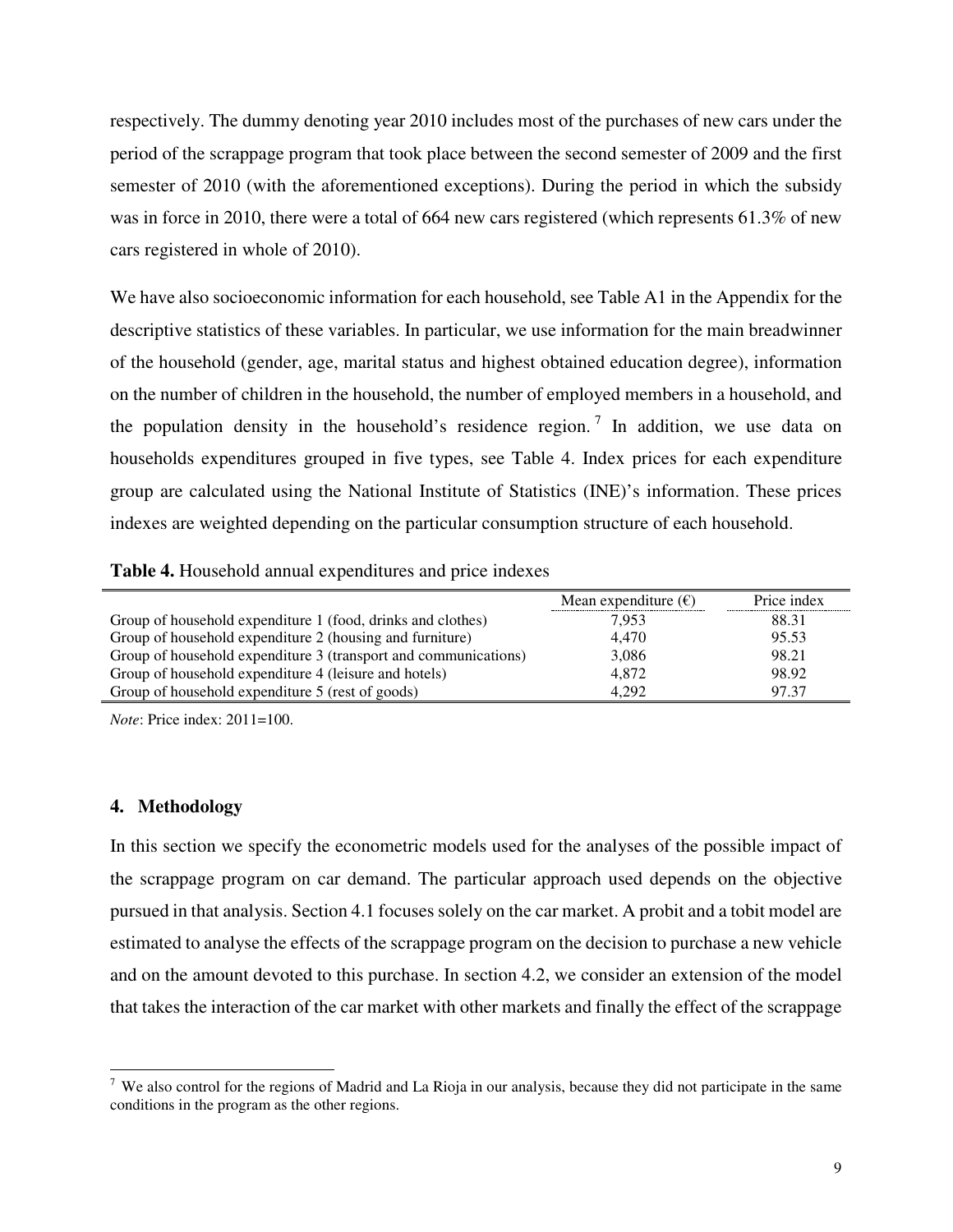program on household's welfare. An Almost Ideal Demand System (AIDS) is estimated for this aim.

#### *4.1. Partial analysis of car demand*

 $\overline{a}$ 

We first estimate a probit model to assess whether the introduction of the scrappage program affects the probability to purchase a new car. The dependent variable takes the value of 1 if the household decides to purchase a new car, that is, when the household has spent a positive amount of money in the last twelve months on new car purchase. Therefore:

$$
Y = \begin{cases} 1 \text{ if } Y^* > 0 \\ 0 \text{ if } Y^* = 0, \end{cases}
$$
 (1)

where  $Y^*$  stands for the expenditure on new cars in the last twelve months;  $Y^* = \beta X_i + \varepsilon_i$ , where  $X_i$  denotes the vector of explanatory variables associated with household *i*, and  $\varepsilon_i$  is the error term.

The aforementioned 'treatment' dichotomous variables  $(d_{t-1}, d_t)$  cannot be used to identify the effect of the scrappage program on the household new car purchase decision due to perfect prediction.[8](#page-10-0) We therefore use the time period dummies (for years *2008*, *2009* and *2010*); however, at the expense of undervaluing the true effect of the scrappage program. For instance, by introducing the dummy variables for years 2008 and 2010 in a probit model we can estimate the change in the probability to purchase a new car by both households that answered the EPF survey in 2010 (time period with the largest likelihood to buy a subsidised car) and households that answered the survey in 2008 (time period with no subsidised cars), compared to those households that answered the survey in 2009 (time period during the scrappage program). We hypothesise two possible effects: (*i*) the scrappage program had a stronger effect in inducing household car purchase in 2010 than in 2009, and (*ii*) household car purchase decision without the subsidy is negative with respect to that with the subsidy.

<span id="page-10-0"></span><sup>&</sup>lt;sup>8</sup> Perfect prediction occurs when studying the scrappage program-related household's probability to buy a new car (yes/no) and 'treatment' dichotomous variables indicating the period before/during/after the program are predictors, because the subgroups of households in a certain period have the same probability to buy a new car, without the need of estimating the model. That is, Pr  $(Y_1 = 1 \mid d_{t-1} = 1) = 1$ , Pr  $(Y_1 = 1 \mid d_t = 1) = 1$ , and Pr  $(Y_1 = 1 \mid d_{t+1} = 1) = 1$ .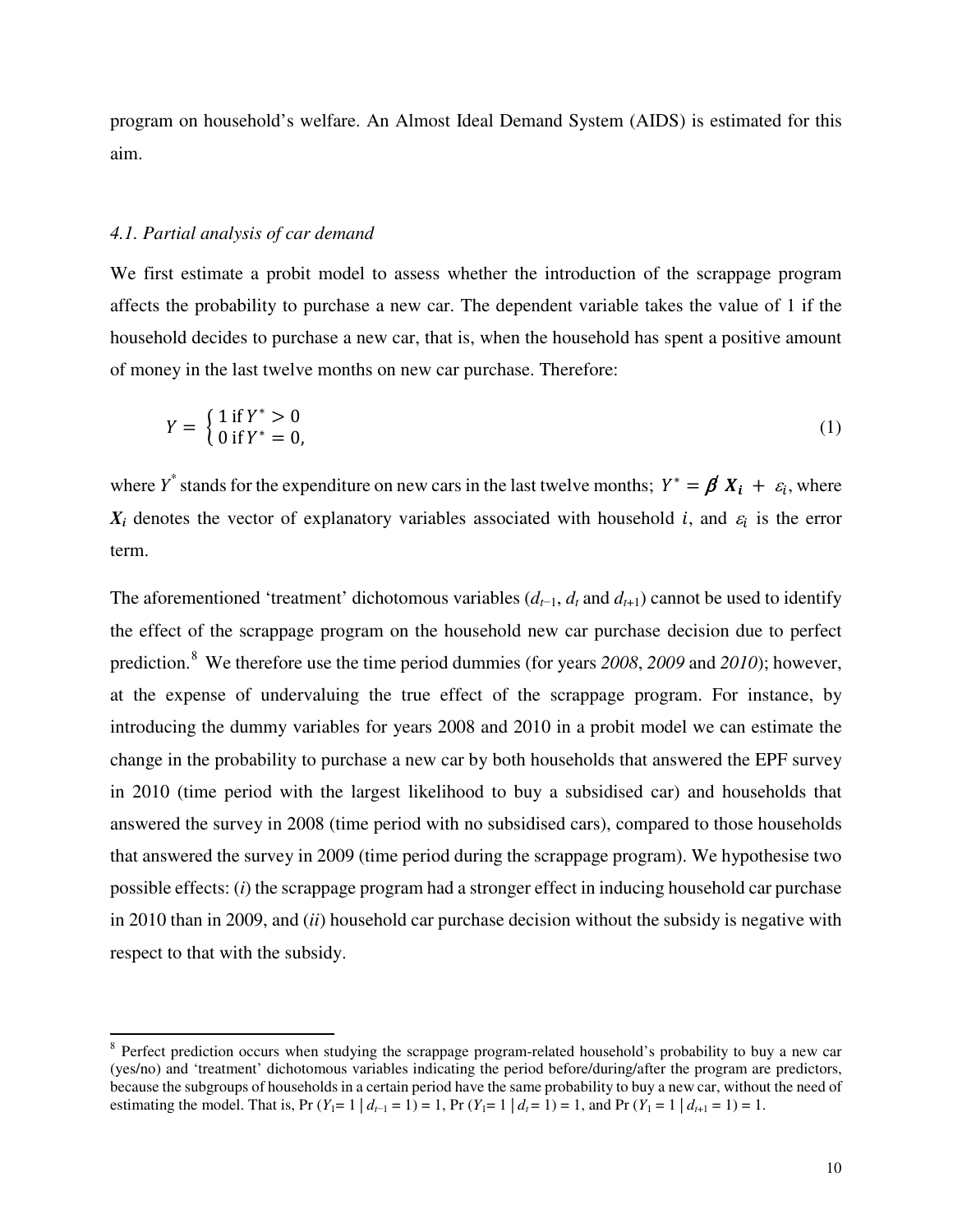Secondly, we estimate a tobit model to identify how much the expenditure on a new car changes due to the scrappage program. The dependent variable is now expressed as follows:

$$
Y = \begin{cases} Y^* & \text{if } Y^* > 0 \\ 0 & \text{if } Y^* = 0, \end{cases}
$$
 (2)

where *Y*<sup>\*</sup> is the expenditure on new car in the last twelve months;  $Y^* = \beta X_i + \varepsilon_i$ . Since there is no problem of perfect prediction, we prefer a specification using treatment dichotomous variables rather than year dummies, <sup>[9](#page-11-0)</sup> which allows us to draw more informed conclusions with respect to the effect of the scrappage program on the *household new car purchases expenditure*.

The marginal effects for the expected value of *Y* (censored and uncensored) can be expressed as  $\partial E[Y]/\partial X_i$ . For instance, the marginal effect of the treatment variable  $d_t$  (the dichotomous variable indicating the period where the program was in force) measures the increase of expenditure on new car provoked by the scrappage program for both type of households, those that decide to purchase a new vehicle and those that do not.<sup>[10](#page-11-1)</sup> The marginal effects for the expected value of  $Y$  for uncensored observations can be expressed as  $\partial E[Y|Y > 0]/\partial X_i$ . In this last case, the marginal effect of the treatment variable  $d_t$  measures the increase of the expenditure on new vehicles provoked by the program, but only for households that decide to purchase a new vehicle.

We also hypothesise that the price limit of  $\epsilon$ 30,000 to be eligible for the subsidy in 2009 (and  $\epsilon$ 40,000 in 2010) reduces the expenditure devoted to the purchase of new cars, allowing a higher expenditure on other goods or a greater saving.<sup>[11](#page-11-2)</sup>

#### *4.2. The scrappage program and welfare*

l

We estimate also an Almost Ideal Demand System (AIDS) model that provide a complete demand equation system for the goods and services that households consume. The AIDS model has some

<span id="page-11-0"></span><sup>&</sup>lt;sup>9</sup> When studying the relationship between household's expenditure in new cars and 'treatment' dichotomous variables indicating the period before/during/after the program are predictors, there may be different expenditure within subgroups of households in a certain period (e.g. household A spends a different amount on a new car than household B does), and there is thus need for estimating a model.

<span id="page-11-1"></span> $10$  Note that the marginal effect of a dummy variable is calculated as the discrete change in the expected value of the dependent variable as the dummy variable changes from 0 to 1 (Wooldridge, 2002).

<span id="page-11-2"></span> $11$  For some household, however, it may hold that they use the subsidy to upgrade their car, as long as the price of the car is below the eligibility limit, and the subsidy may thus increase the car expenditure.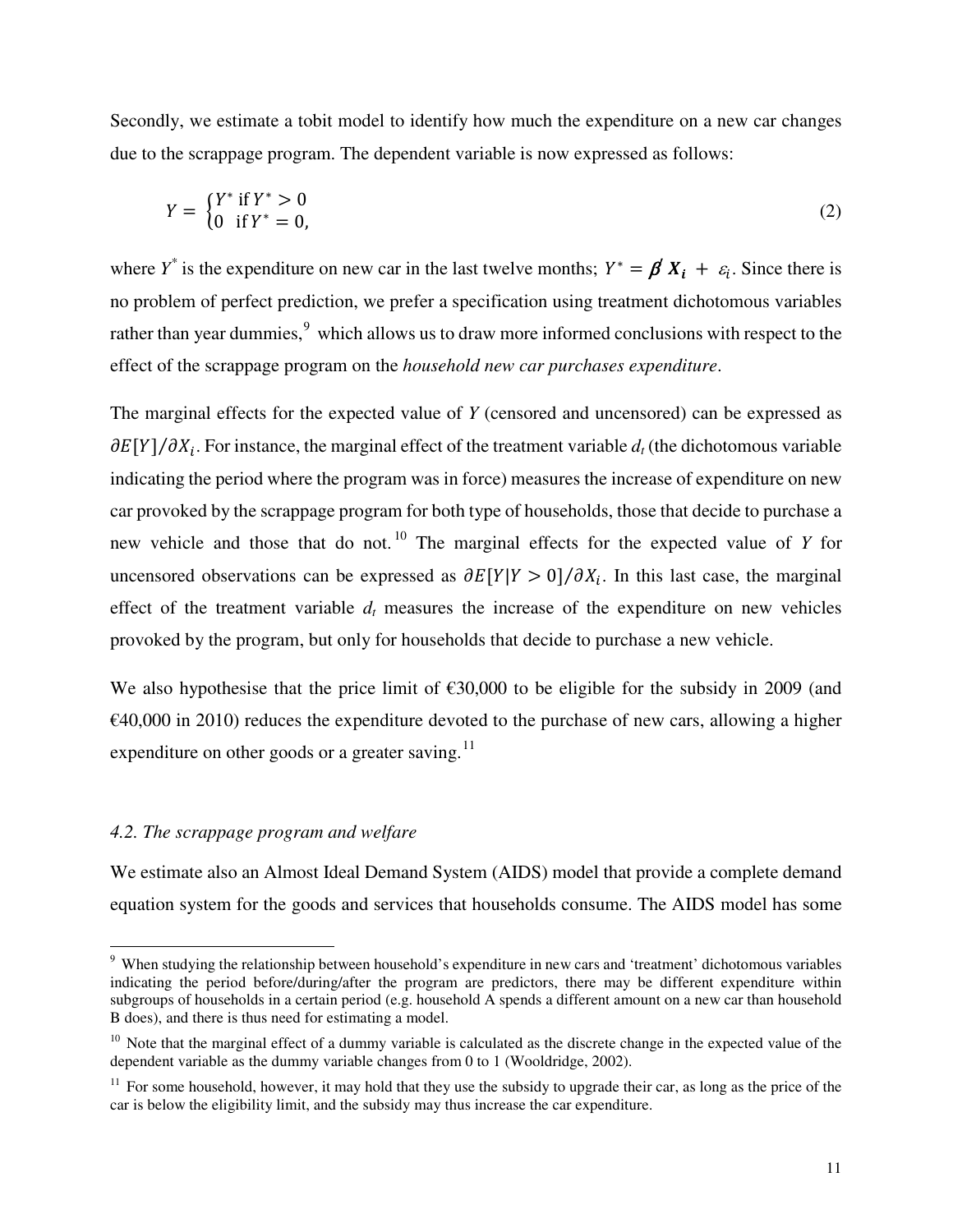attractive features (see Deaton and Muellbauer, 1980). It allows us to account for the common restrictions of homogeneity, adding-up constraint, and symmetry constraint implied by consumer theory. Most importantly, shares of expenditures of goods can be derived from duality theory and exact welfare measurement can be estimated.

Based on the AIDS approach by Shaikh and Larson (2003), where quality of the provided service enters as a component of the price vector (so that quality affects demand as an intercept shifter), one may estimate household share (system of) equations using a seemingly unrelated regression (SUR) as follows:

$$
w_{iht} = \alpha_i + \rho_i D_s + \sum_{j=1}^{5} \gamma_{ij} \log p_{jt} + \beta_i \log \frac{M_{ht}}{p_t} + \sum_{l=1}^{L} \lambda_{il} X_{lht} + \varepsilon_{iht},
$$
  
\nwhere:  
\n $i = j = 1,..., 5$   
\n $h = 1,..., H,$   
\n $D_s = d_{t-1}, d_t, d_{t+1},$  (3)

$$
l=1,\ldots,L.
$$

In the demand equations (3),  $w_{iht}$  is the share of expenditure of the *h*th household on the *i*th good at time *t*,  $p_{it}$  are prices,  $M_{ht}$  is total household expenditure,  $p_t$  denotes a price index formed from all prices,  $X_{lht}$  is household characteristic *l* in period *t*,  $D_s$  denotes 'treatment' dichotomous variable to indicate whether a household purchases a new car in the period *before*, *during* or *after* the scrappage program was in force, and  $\varepsilon_{iht}$  is the error term. The effect of increased expenditure is reflected in the  $\beta_i$  coefficients, whereas the effect of prices is reflected in the  $\gamma_i$  terms. This system of equations represents an arbitrary first-order approximation to any demand system (Deaton and Muellbauer, 1980). The model is estimated under the assumption that households change their spending on new cars as a result of the price changes generated by the introduction and ending of a scrappage program that was unanticipated by the households.

In addition, to fulfil the theoretical properties of the consumption theory, the parameters of (3) are estimated imposing the following constraints:

$$
\sum_{j=1}^{5} \alpha_i + \rho_i + \lambda_{il} = 1,
$$
 (adding-up)  

$$
\sum_{j=1}^{5} \beta_i = \sum_{j=1}^{5} \gamma_{ij} = 0,
$$
 (homogeneity)  

$$
\gamma_{ij} = \gamma_{ji} \ (i \neq j).
$$
 (symmetry) (4)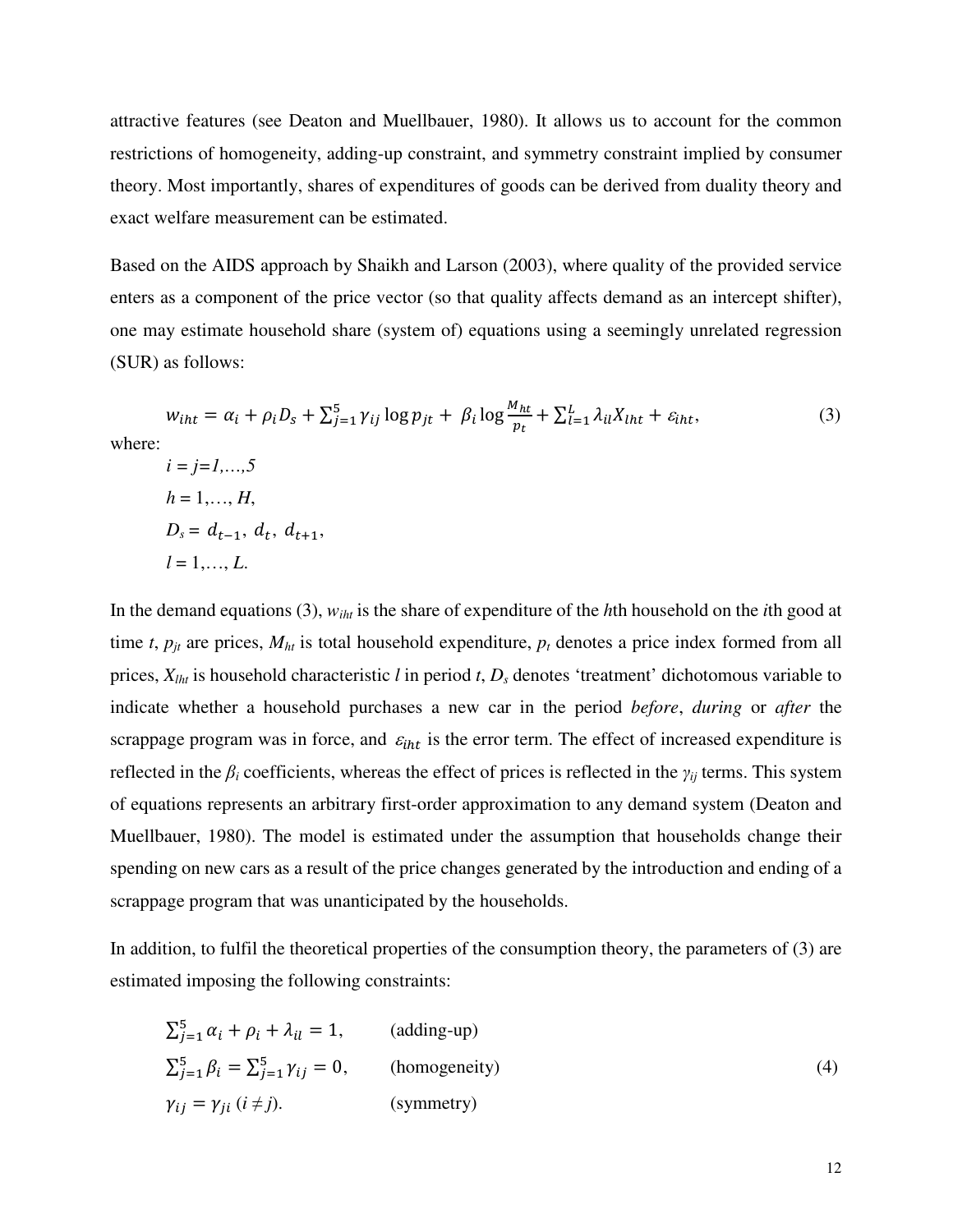The parameter values of the equation that is dropped during estimation in the estimation of (3) are obtained by taking into account the constraints in (4) into account. We exclude the equation which corresponds to expenditure on "rest of goods" (expenditure group 5).

Since there are no restrictions on price or income elasticities, aggregating over households (*h*) and periods, the income elasticity  $(\varepsilon_{iM})$  and the price elasticity  $(\varepsilon_{ii})$  for the *i*th good can be estimated as:

$$
\varepsilon_{iM} = 1 + \frac{\beta_i}{w_i},\tag{5}
$$

and

$$
\varepsilon_{ij} = -\delta_{ij} + \frac{\gamma_{ij}}{w_i} - \frac{\beta_i}{w_i} (\alpha_j + \sum_k \gamma_{kj} \log p_k),\tag{6}
$$

where  $\delta_{ij} = 1$  for  $i = j$ , and  $\delta_{ij} = 0$  for  $i \neq j$ .

In order to evaluate the scrappage program, the compensating variation (CV) measure is derived. Assuming that only the price of new cars has changed due to the introduction of the scrappage program (from  $p^0$  in the period before the program to  $p^1$  in the period while the program was in force) and holding constant the initial level of utility achieved by the household  $\bar{u}$ , that is just before households have had enough time to modify their behaviour under the current price of new cars, the CV for a representative household can be expressed as:

$$
CV = M^{0} - \exp[log p^{1} + [log M - log p^{0}] \beta_{0} \left(\frac{p_{1}^{0}}{p_{1}^{1}}\right)^{\beta_{1}}],
$$
\n(7)

where  $\bar{u} = [\log M - \log p^0] / \prod_i (p_i^0)^{\beta_i}$ .

By substituting the parameters of the estimated demand equations (3) in (7), we obtain a CV measure. The CV measure indicates the amount of money that a household would need to be compensated due to the price change induced by the introduction of the subsidy, so that the household maintains its initial level of utility. If  $CV > 0$ , the scrappage program generates losses along all the expenditure distribution; if  $CV \leq 0$  the subsidy generates a gain in welfare. It is expected that the CV is negative, and hence, there is a gain for consumers. One can also compile CV when the price of new cars changes due to the removal of the subsidy (from the period when the program was in force to the period after the program). The CV now is expected to be positive, implying a welfare loss.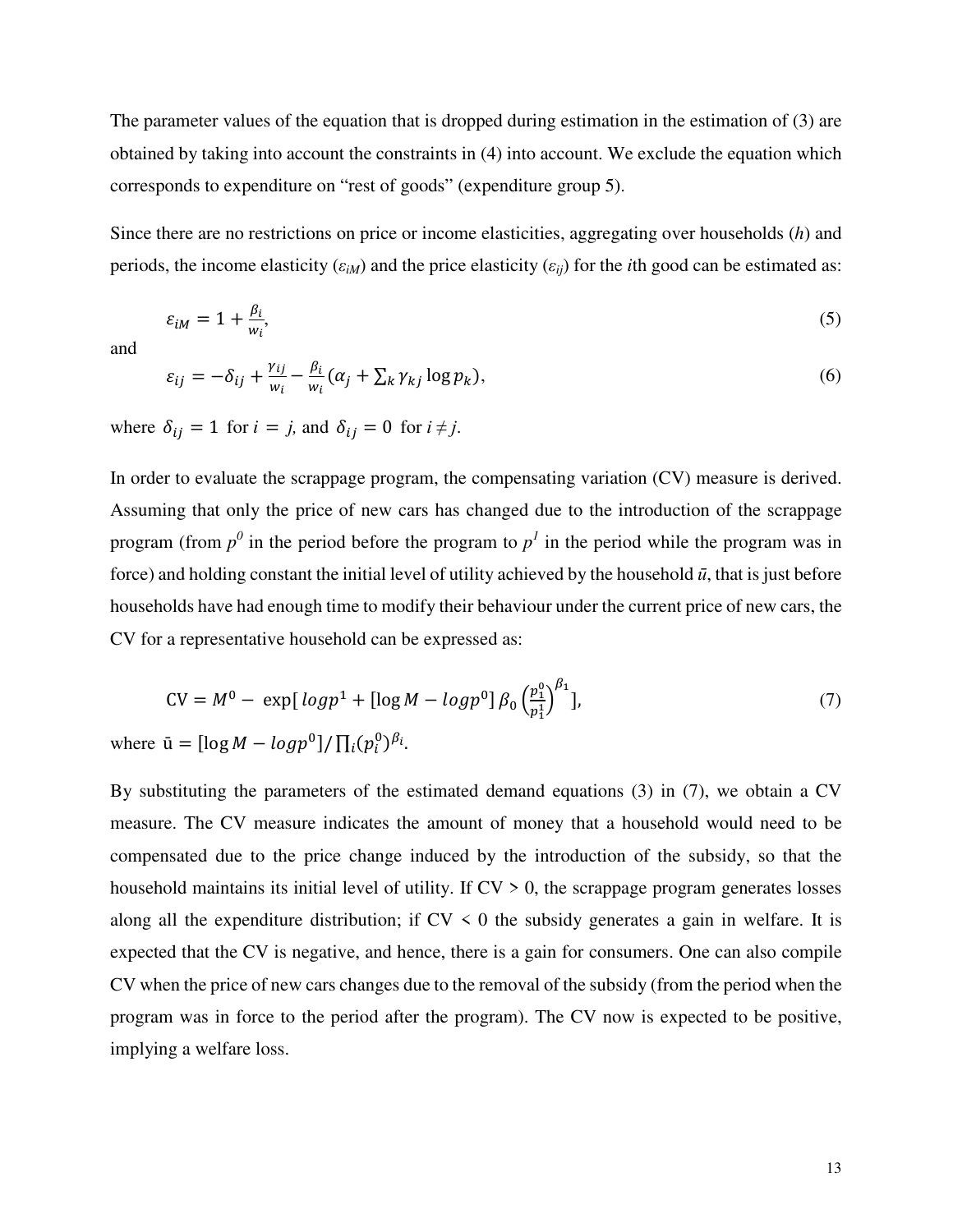#### **5. Empirical results**

 $\overline{a}$ 

The econometric results of the probit model based on (1) are shown in Table 5. Column [1] shows the estimated coefficients of each variable in the regression, and column [2] shows the corresponding marginal effects.<sup>[12](#page-14-0)</sup> We find that the effects of dummy variables for years 2008 and 2010 on household purchase decision (with respect to *year 2009*) are negative and positive respectively, both effects statistically significant at the 99.9%. Hence, the probability of buying a new car decreases in year 2008 and increases in year 2010. The signs of the coefficients are the expected, in line with the aforementioned hypothesis and in line with literature suggesting that overall the program has been successful in creating additional demand for new cars (Böckers et al., 2008).

The marginal effect of the dummy variable for the year 2010 indicates that the probability to buy a new car in 2010 increases by 1.07% with respect to year 2009. Moreover, the probability to buy a new car in 2008 was 0.86% lower than in 2009. Note that, as we explained before, one should interpret these impacts as being clearly undervalued, because we cannot estimate the effect of dummies standing for the net period when the program was in force, before or after the program. Note also from the table that the coefficients of the prices for "food, drinks and clothes" – group of household expenditure 1 − and "rest of goods" – group of household expenditure 5 − are negative, suggesting a complementary relationship, whereas the coefficients for the other expenditure groups are positive. The effect of total expenditure on household car purchase decision is large and significant. The effect of the obtained education degrees (with respect to the highest level), and living in cities of low density population increase the probability to buy a new car. However, having children, the age of the head of the household and multi-earner households (with respect to one-earner household) decrease the probability to buy a new car. Finally, the dummies standing for the regions of Madrid and La Rioja, that partially implemented the scrappage program, are not statistically significant.

<span id="page-14-0"></span><sup>&</sup>lt;sup>12</sup> Marginal effects here denote how the probability to buy a new car changes when the explanatory variable is marginally modified. In the case that the explanatory variable is a dummy, the marginal effect measures the effect on probability when the level of the variable changes from 0 to 1.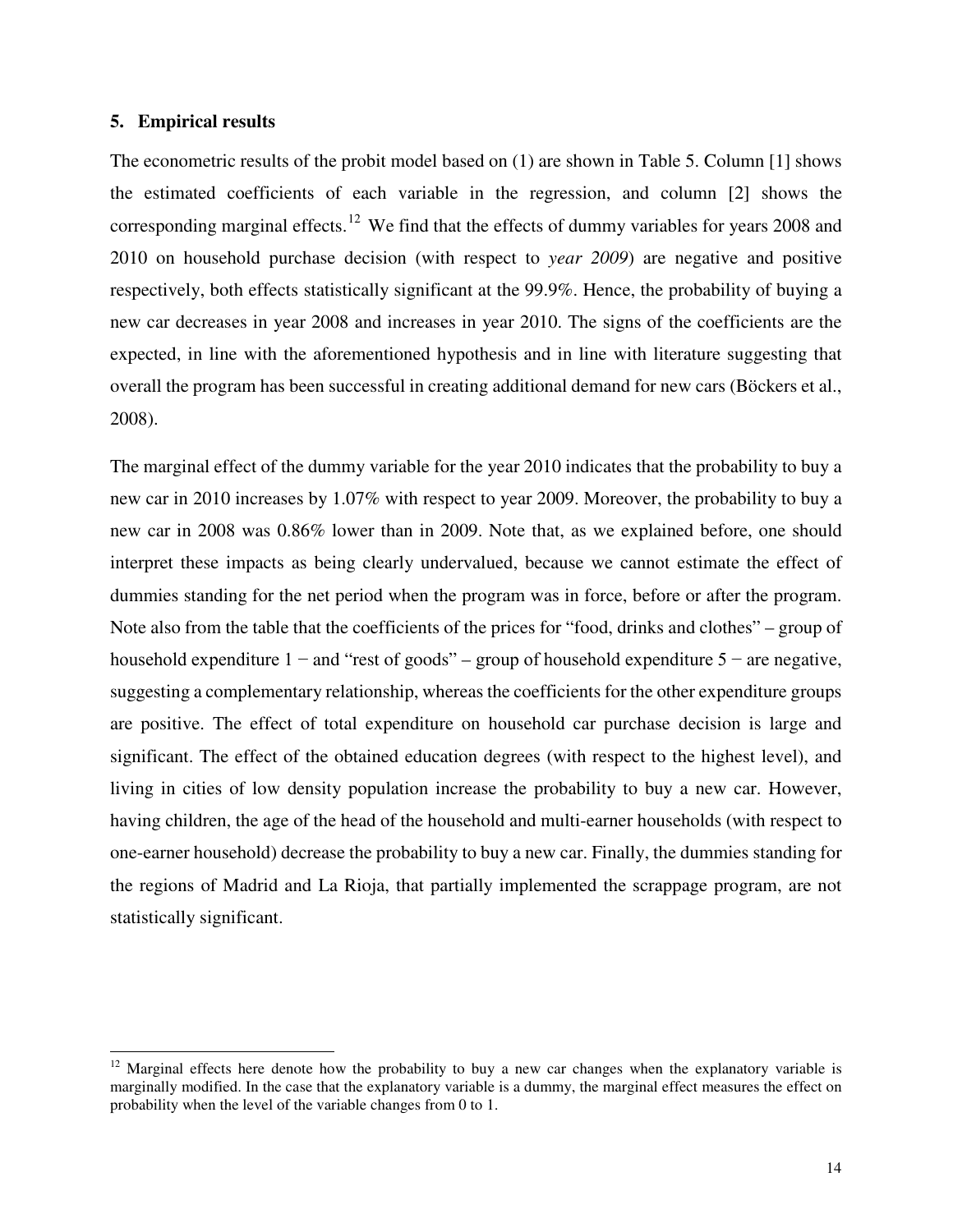|                                                                    | $[1]$                              | $[2]$                              |
|--------------------------------------------------------------------|------------------------------------|------------------------------------|
|                                                                    | Effects                            | Marginal effects                   |
| Dummy year 2008 (no subsidy)                                       | $-0.342$                           | $-0.009$ <sup>*</sup>              |
|                                                                    | (0.034)                            | (0.001)                            |
| Dummy year 2010 (partly household could get a subsidy)             | $0.329***$                         | $0.011***$                         |
|                                                                    |                                    | (0.001)                            |
| Price index per group of household expenditure 1 (in log)          | $(0.033)$<br>-4.088***             | $-0.115$ ***                       |
|                                                                    |                                    | (0.008)                            |
| Price index per group of household expenditure 2 (in log)          | $(0.256)$<br>7.257***              | $0.203***$                         |
|                                                                    | (0.563)                            | (0.017)                            |
| Price index per group of household expenditure 3 (in log)          | $11.33***$                         | $0.318***$                         |
|                                                                    | (0.410)                            | (0.015)                            |
| Price index per group of household expenditure 4 (in log)          | 0.159                              | 0.004                              |
|                                                                    | (0.956)                            | (0.027)                            |
| Price index per group of household expenditure 5 (in log)          | $-6.974$ ***                       | $-0.195$ ***                       |
|                                                                    | $(0.619)$<br>2.072***              | (0.019)                            |
| Total value of household expenditure / price index × 100 (in log)  |                                    | $0.058***$                         |
|                                                                    | (0.030)                            | (0.002)                            |
| Dummy main breadwinner is a male                                   | $-0.013$                           | $-0.0004$                          |
|                                                                    | (0.030)                            | (0.001)                            |
| Dummy main breadwinner is married                                  | $-0.047$                           | $-0.001$                           |
|                                                                    | (0.032)                            | (0.001)                            |
| Dummy no studies of primary education, of the main breadwinner     | $0.327***$                         | $0.011***$                         |
|                                                                    | (0.037)<br>$0.221***$              | (0.002)<br>$0.007***$              |
| Dummy secondary education or first cycle, of the main breadwinner  |                                    |                                    |
| Dummy secondary education or second cycle, of the main breadwinner | (0.029)<br>$0.101$ **              | $(0.001)$<br>$0.003$ <sup>**</sup> |
|                                                                    |                                    |                                    |
| Dummy 1 child in the household                                     | $(0.032)$<br>-0.122***             | $(0.001)$<br>$0.018$ ***           |
|                                                                    |                                    | (0.002)                            |
| Dummy 2 children in the household                                  | $(0.030)$<br>-0.288***             | $0.016***$                         |
|                                                                    |                                    | (0.002)                            |
| Dummy 3 or more children in the household                          | $(0.031)$<br>-0.560 <sup>***</sup> | $0.009***$                         |
|                                                                    | (0.052)                            | (0.002)                            |
| Age of the main breadwinner                                        | $-0.011$ ***                       | $-0.0003$ **                       |
|                                                                    | (0.001)                            | (0.00003)                          |
| Dummy no working members in the household                          | 0.001                              | 0.00002                            |
|                                                                    | (0.041)                            | (0.001)                            |
| Dummy 2 working members in the household                           | $-0.068$ <sup>*</sup>              | $-0.002^*$                         |
|                                                                    | $(0.026)$<br>-0.113 <sup>**</sup>  | (0.001)                            |
| Dummy 3 or more children in the household                          |                                    | $-0.003$                           |
|                                                                    | (0.043)                            | (0.001)                            |
| Dummy semi-urban or intermediate population density                | $0.147***$                         | $0.004***$                         |
|                                                                    | (0.028)                            | (0.001)                            |
| Dummy sparse population density                                    | $0.166$ ***                        | $0.005***$                         |
|                                                                    | (0.027)                            | (0.001)                            |
| Dummy region of Madrid                                             | $-0.057$                           | $-0.001$                           |
|                                                                    | (0.044)                            | (0.001)                            |
| Dummy region of La Rioja                                           | $-0.076$                           | $-0.002$                           |
|                                                                    | (0.065)                            | (0.001)                            |
| Constant                                                           | $-58.58***$                        |                                    |
|                                                                    | (6.249)                            |                                    |
| Number of observations                                             | 51402                              | 51402                              |
| Log likelihood                                                     | $-8035.0$                          |                                    |

#### **Table 5.** Probit model for the decision to buy a new vehicle in the last 12 months

*Notes:* Standard errors in parentheses;  $p < 0.05$ ,  $p < 0.01$ ,  $p < 0.001$ ; marginal effects at means,; reference dummy categories for year, education, children, working members and population densities are dummy year 2009 (partly household could get a subsidy), dummy higher education of the main breadwinner, dummy no children in the household, dummy 1 working member in the household, and dummy dense population density, respectively; see Table 4 for a description of the expenditure groups.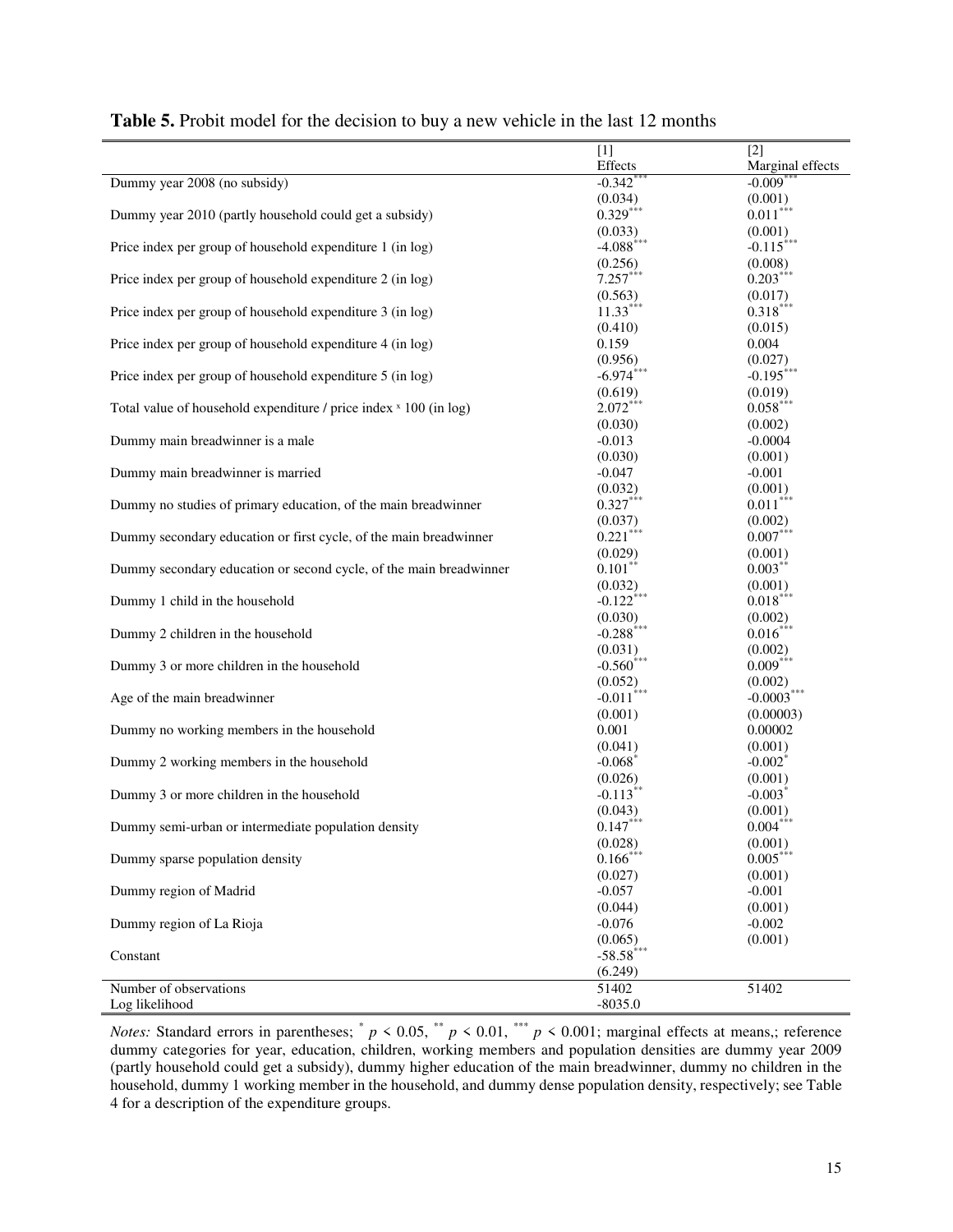The econometric results of tobit models based on equation (2) are shown in Table 6. Column [1] in this table shows the effects of the program  $(d_t)$  and after the program  $(d_{t+1})$ , with respect to before the program (*d<sup>t</sup>*−1), on household expenditure on new cars. The results suggest that the expenditure on new car was slightly higher during the period after the scrappage program (around  $\epsilon$ 227 =  $68,445 - 68,228$  for uncensored observations, that is households that purchased a new car, and around €345 (= €6,514 – €6,169) for the whole sample, that is households that purchased a new car and those that did not). In column [2], we compare the effects of no subsidy (the periods before and after the program), with respect to subsidy (the period during the program). There seems to be a notable fall in expenditure on new cars in the period of 6 months after the program in relation to the period before the program ( $\epsilon$ 1,901 for the whole sample and  $\epsilon$ 1,468 for the uncensored observations). Therefore, although the car scrappage program seems to have an effect on new car sales, there seems to be a decline in household car expenditure. This decline may be particularly explained by an increase in household savings, along the lines of the aforesaid hypothesis, driven by a severe reduction of credit supply to households (Köhler and Calleja Jiménez, 2012). The small expenditure after the program suggests, albeit tentatively, that there is still high household savings.<sup>[13](#page-16-0)</sup>

The effect of other estimates is as follows: gender or marital status does not seem to affect the expenditure on new vehicles. Breadwinners with low levels of education spend more income on new cars. The number of children and breadwinner's age decrease the expenditure on new vehicles. Households in cities of lower population density seem to spend more money on new vehicles.

Finally, we also estimate an economic valuation of the scrappage program based on equation (7). For this, we first need to assess the impact of the scrappage program on the expenditures devoted to the purchase of a new car and on the other expenditure groups based on equations (3) and (4). Using SUR, we evaluate three specifications by introducing a combination of different treatment dummies  $(d_{t-1}, d_t$  or  $d_{t+1}$ ) in each equation for each expenditure group of the AIDS model. The advantage of this specification is that the effects on all the considered expenditure groups provoked by changes produced in the period before, during and after the scrappage program can be estimated. Therefore, many of the substitution effects implied by the scrappage program are taken

l

<span id="page-16-0"></span><sup>&</sup>lt;sup>13</sup> The current study focuses on the short run. Looking forward, one may expect a slow fall in the household savings ratio.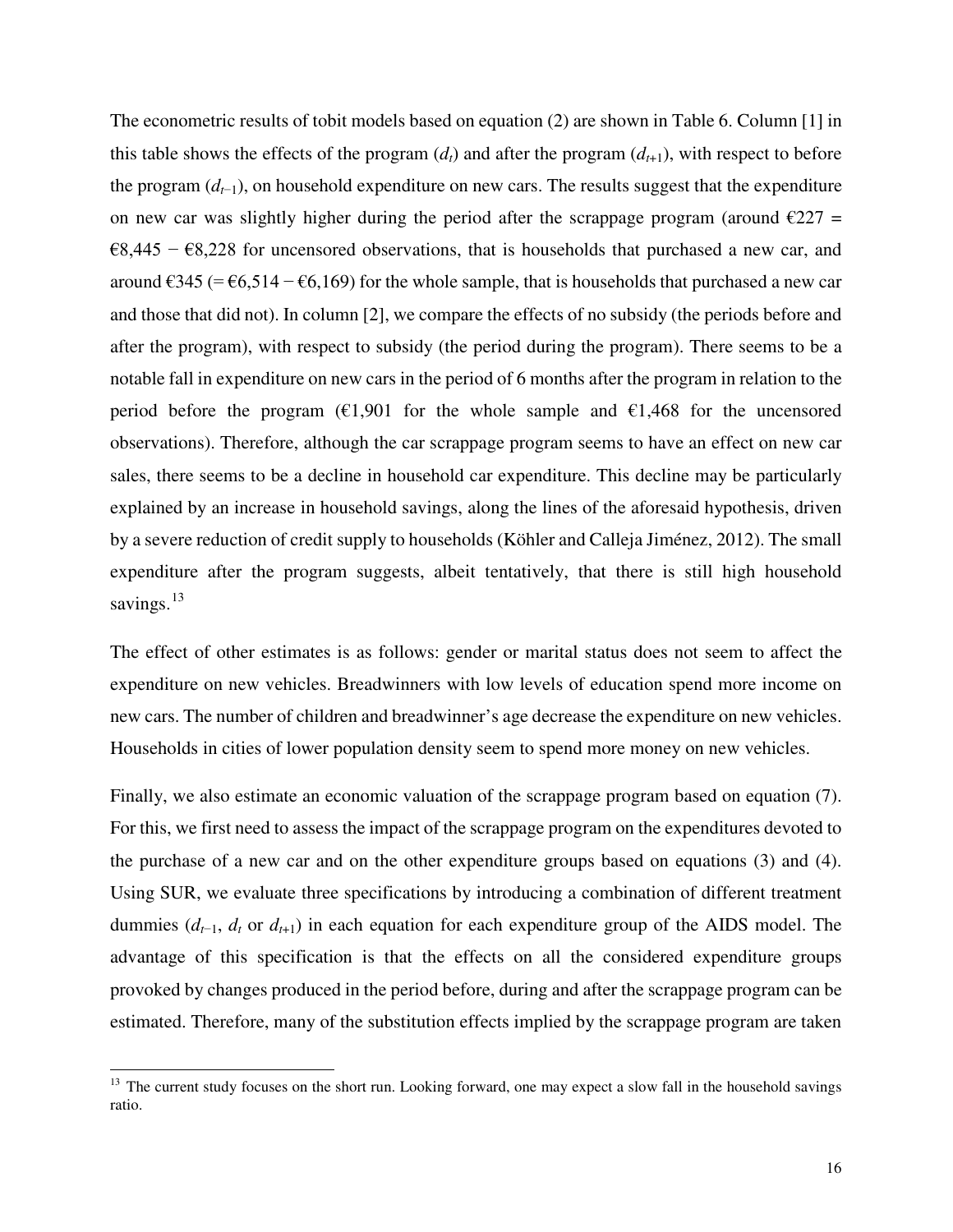|                                                             |                          | $[1]$                        |                                  | $[2]$                   |                              |                                  |
|-------------------------------------------------------------|--------------------------|------------------------------|----------------------------------|-------------------------|------------------------------|----------------------------------|
|                                                             | Effects                  |                              | Marginal effects                 | Effects                 |                              | Marginal effects                 |
|                                                             |                          | $\partial E[Y]/\partial X_i$ | $\partial E[Y Y>0]/\partial X_i$ |                         | $\partial E[Y]/\partial X_i$ | $\partial E[Y Y>0]/\partial X_i$ |
| Dummy period before the                                     |                          |                              |                                  | $41660.0^{***}$         | 8147.4**                     | 8685.9                           |
| program $(d_{t-1})$                                         |                          |                              |                                  | (602.0)                 | (4.194)                      | (54.63)                          |
| Dummy period that the program                               | $46957.1***$             | $6168.6***$                  | 8228.1                           |                         |                              |                                  |
| was in force $(d_t)$                                        | (907.3)                  | (4.835)                      | (78.67)                          |                         |                              |                                  |
| Dummy period after the program                              | 47341.1***               | $6514.1$ ***                 | 8455.4***                        | $36905.2***$            | $6246.4***$                  | $7218.5***$                      |
| $(d_{t+1})$                                                 | (1167.2)                 | (6.220)                      | (101.2)                          | (845.4)                 | (5.890)                      | (76.72)                          |
| Price index per group of                                    | $-83097.7$ ***           | $-442.83$ <sup>***</sup>     | $-7205.3***$                     | 22989.5***              | $160.2***$                   | 2086.5                           |
| household expenditure 1 (in log)                            | (4123.7)                 | (21.97)                      | (357.6)                          | (3702.0)                | (25.79)                      | (336.0)                          |
| Price index per group of                                    | 108387.2***              | $577.6***$                   | 9398.2***                        | $172631.6***$           | $1202.8$ ***                 | $15667.6***$                     |
| household expenditure 2 (in log)                            | (10255.6)                | (54.65)                      | (889.2)                          | (8873.3)                | (61.82)                      | (805.3)                          |
| Price index per group of                                    | 310409.8***              | $1654.2$ ***                 | 26915.4***                       | 35854.6***              | 249.8***                     | 3254.1***                        |
| household expenditure 3 (in log)                            | (9717.6)                 | (51.78)                      | (842.6)                          | (6230.4)                | (43.41)                      | (565.5)                          |
| Price index per group of                                    | 12665.8                  | 67.50                        | 1098.2                           | 94196.9***              | $656.3***$                   | $8549.1$ ***                     |
| household expenditure 4 (in log)                            | (16981.6)                | (90.50)                      | (1472)                           | (15542.8)               | (108.3)                      | (1411)                           |
| Price index per group of                                    | $-129966.7***$           | $-692.6$ ***                 | $-11269.3***$                    | 15394.2                 | 107.3                        | 1397.1                           |
| household expenditure 5 (in log)                            | (10867.2)                | (57.91)                      | (942.3)                          | (9460.2)                | (65.91)                      | (858.6)                          |
| Total household expenditure /                               | 40717.0***               | $217.0***$                   | $3530.5***$                      | $22193.8$ ***           | $154.6***$                   | $2014.2***$                      |
| price index $x$ 100 (in log)                                | (709.8)                  | (3.783)                      | (61.55)                          | (511.8)                 | (3.566)                      | (46.45)                          |
| Dummy main breadwinner is a                                 | 667.9                    | 3.4753                       | 57.68                            | $-80.29$                | $-0.561$                     | $-7.291$                         |
| male                                                        | (605.3)                  | (3.226)                      |                                  | (479.2)                 | (3.339)                      | (43.49)                          |
|                                                             | $-1230.9$                | $-6.796$                     | (52.49)<br>$-107.3$              | 407.2                   | 2.796                        | 36.86                            |
| Dummy main breadwinner is<br>married                        | (635.0)                  | (3.384)                      | (55.06)                          | (509.1)                 | (3.547)                      | (46.20)                          |
|                                                             | $6153.1$ ***             | $42.21***$                   | 554.9***                         | $2073.4$ ***            | $16.03***$                   | $191.5***$                       |
| Dummy no studies of primary<br>education (main breadwinner) |                          |                              |                                  |                         |                              |                                  |
|                                                             | (736.4)<br>$4387.2$ ***  | (3.924)<br>$26.91***$        | (63.85)<br>$388.8***$            | (598.1)<br>$1437.4$ **  | (4.167)<br>$10.59***$        | (54.28)<br>$131.7***$            |
| Dummy secondary education or                                |                          |                              |                                  |                         |                              |                                  |
| first cycle (main breadwinner)                              | (577.2)<br>$2079.2$ ***  | (3.076)<br>$12.31***$        | (50.05)<br>$183.4***$            | (459.8)                 | (3.203)                      | (41.73)                          |
| Dummy secondary education or                                |                          |                              |                                  | 468.1                   | 3.362                        | 42.71                            |
| second cycle (main breadwinner)                             | (630.3)<br>$-2333.1$ *** | (3.349)<br>$-11.54***$       | (54.66)                          | (501.4)                 | (3.494)                      | (45.51)                          |
| Dummy 1 child in the household                              |                          |                              | $-199.7***$                      | $-633.0$                | $-4.293$                     | $-57.18$                         |
|                                                             | (603.7)<br>$-5979.5***$  | (3.217)<br>$-25.94***$       | (52.35)<br>$-499.5***$           | (481.5)                 | (3.355)                      | (43.71)                          |
| Dummy 2 children in the                                     |                          |                              |                                  | $-2059.5***$            | $-13.00$ <sup>***</sup>      | $-183.6$ ***                     |
| household                                                   | (629.3)                  | (3.354)                      | (54.57)                          | (498.4)                 | (3.472)                      | (45.23)                          |
| Dummy 3 or more children in the                             | $-10987.7***$            | $-30.41$ ***                 | $-847.9$ ***                     | $-5259.9***$            | $-23.88$ ***                 | $-442.0$ ***                     |
| household                                                   | (1027.7)                 | (5.477)                      | (89.11)                          | (832.7)                 | (5.801)                      | (75.57)                          |
| Age of the main breadwinner                                 | $-246.8$ ***             | $-1.315***$                  | $-21.40$ ***                     | $-99.70$ <sup>***</sup> | $-0.695***$                  | $-9.048***$                      |
|                                                             | (21.35)                  | (0.114)                      | (1.851)                          | (17.05)                 | (0.119)                      | (1.548)                          |
| Dummy no working members in                                 | 1153.7                   | 6.389                        | 100.7                            | $-823.6$                | $-5.548$                     | $-74.30$                         |
| the household                                               | (828.2)                  | (4.414)                      | (71.82)                          | (657.9)                 | (4.584)                      | (59.71)                          |
| Dummy 2 working members in                                  | $-1183.2$ <sup>*</sup>   | $-6.117*$                    | $-102.1$ <sup>*</sup>            | $-1557.2$ ***           | $-10.32$ <sup>***</sup>      | $-140.0$ ***                     |
| the household                                               | (528.6)                  | (2.817)                      | (45.83)                          | (421.5)                 | (2.937)                      | (38.26)                          |
| Dummy 3 or more children in the                             | $-2175.6$                | $-10.06$                     | $-184.2$                         | $-3697.5$               | $-18.99$                     | $-317.8$                         |
| household                                                   | (841.2)                  | (4.483)                      | (72.94)                          | (698.0)                 | (4.864)                      | (63.35)                          |
| Dummy semi-urban or                                         | $2239.7^{\ast\ast\ast}$  | $13.17***$                   | $197.3***$                       | 405.2                   | 2.887                        | 36.91                            |
| intermediate population density                             | (564.7)                  | (3.009)                      | (48.96)                          | (457.8)                 | (3.190)                      | (41.55)                          |
| Dummy sparse population                                     | $2458.1$ <sup>***</sup>  | $14.14***$                   | $215.8***$                       | $1889.0$ ***            | $14.21***$                   | $173.64$ ***                     |
| density                                                     | (536.8)                  | (2.861)                      | (46.55)                          | (428.1)                 | (2.983)                      | (38.85)                          |
| Dummy region of Madrid                                      | $-806.8$                 | $-4.083$                     | $-69.35$                         | $-549.0$                | $-3.654$                     | $-49.425$                        |
|                                                             | (880.0)                  | (4.689)                      | (76.30)                          | (679.3)                 | (4.733)                      | (61.65)                          |
| Dummy region of La Rioja                                    | $-790.0$                 | $-3.987$                     | $-67.88$                         | 613.2                   | 4.516                        | 56.192                           |
|                                                             | (1281.6)                 | (6.830)                      | (111.1)                          | (1015.9)                | (7.078)                      | (92.20)                          |
| Constant                                                    | $-1454757.2***$          |                              |                                  | $-1812213.4***$         |                              |                                  |
|                                                             | (107644.7)               |                              |                                  | (93333.3)               |                              |                                  |
| Number of observations                                      | 51402                    | 51402                        | 51402                            | 51402                   | 51402                        | 51402                            |
| Log likelihood                                              | $-41374.3$               |                              |                                  | -39332.9                |                              |                                  |

| Table 6 Tobit regression on total household expenditure on new cars in the last 12 months |
|-------------------------------------------------------------------------------------------|
|-------------------------------------------------------------------------------------------|

*Notes:* Standard errors in parentheses;  $^{*}p$  < 0.05,  $^{**}p$  < 0.01,  $^{**}p$  < 0.001; marginal effects at means;  $\partial E[Y]/\partial X_i$  denotes to the unconditional expected value (all households), whereas  $\partial E[Y|Y>0]/\partial X_i$  denotes conditional on being uncensored (households that purchase a new car); reference dummy categories for education, children, working members and population densities are dummy higher education of the main breadwinner, dummy no children in the household, dummy 1 working member in the household, and dummy dense population density, respectively; see Table 4 for a description of the expenditure groups.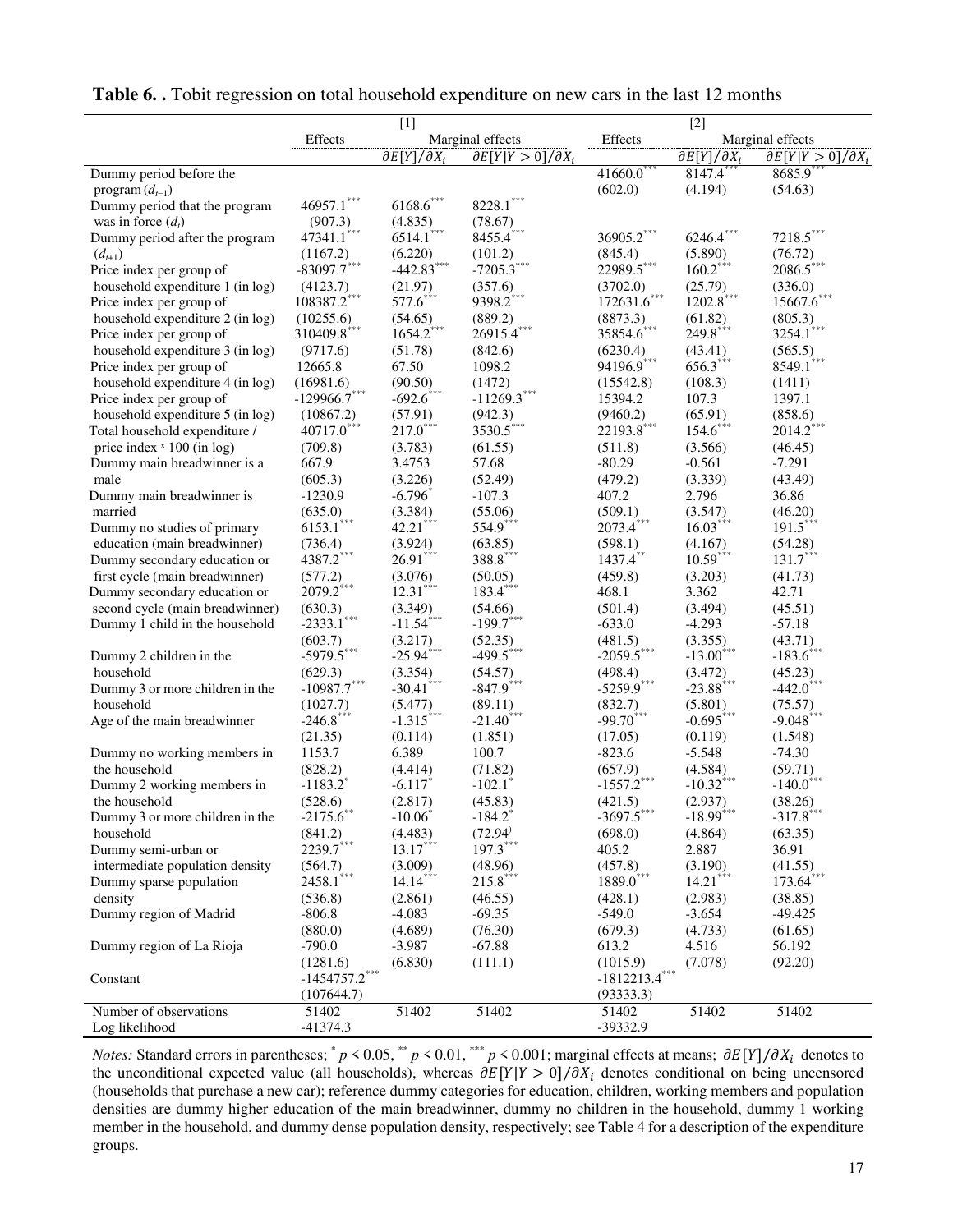into account. Tables A2.A−D in the Appendix shows the detailed SUR estimates on share of household expenditure per expenditure group.

Table 7 shows estimates for the income and own-price elasticities based on equations (5) and (6). As it is expected, "food, drinks and clothes" is the most inelastic group of household expenditure in terms of income and own-price. On the contrary, "leisure and hotels" is the most elastic group in income and own-price.

|                                                             | Specification (1)<br>with $d_{t-1}$ |        |         | Specification (2)<br>with $d_t$ |         | Specification (3) |  |
|-------------------------------------------------------------|-------------------------------------|--------|---------|---------------------------------|---------|-------------------|--|
|                                                             |                                     |        |         |                                 |         | with $d_{t+1}$    |  |
|                                                             | mean                                | s.d.   | mean    | s.d.                            | mean    | s.d.              |  |
| Income elasticity food, drinks and clothes (group 1)        | 0.79                                | 0.12   | 0.75    | 0.14                            | 0.74    | 0.14              |  |
| Income elasticity housing and furniture (group 2)           | 0.92                                | 0.03   | 0.87    | 0.06                            | 0.87    | 0.06              |  |
| Income elasticity transport and communications (group 3)    | 1.25                                | 0.11   | 1.59    | 0.27                            | 1.65    | 0.30              |  |
| Income elasticity leisure and hotels (group 4)              | 1.27                                | 0.24   | 1.21    | 0.19                            | 1.20    | 0.18              |  |
| Income elasticity rest of goods (group 5)                   | 1.19                                | 3.86   | 1.10    | 2.16                            | 1.09    | 1.81              |  |
| Own-price elasticity food, drinks and clothes (group 1)     | $-0.25$                             | 0.42   | $-0.03$ | 0.54                            | $-0.05$ | 0.52              |  |
| Own-price elasticity housing and furniture (group 2)        | $-3.10$                             | 0.92   | $-2.82$ | 0.80                            | $-2.82$ | 0.80              |  |
| Own-price elasticity transport and communications (group 3) | $-7.97$                             | 3.17   | $-3.96$ | 1.35                            | $-3.66$ | 1.21              |  |
| Own-price elasticity leisure and hotels (group 4)           | $-8.38$                             | 6.51   | $-7.02$ | 5.31                            | $-7.66$ | 5.88              |  |
| Own-price elasticity rest of goods (group 5)                | $-7.34$                             | 131.26 | $-7.05$ | 125.29                          | $-6.59$ | 115.62            |  |

**Table 7.** Income and own-price elasticities per group of expenditure based on AIDS estimates

*Note:* Based on the estimated coefficients from Table A2.A−D;  $d_{t-1}$  denotes dummy period before the program,  $d_t$ denotes dummy period that the program was in force and *d<sup>t</sup>*+1 denotes dummy period after the program.

In order to estimate the CV, we define three different scenarios:

- Model AIDS<sub>1</sub>: we define the AIDS model with the 'treatment' dichotomous variable  $d_{t-1}$ with respect to the AIDS model with the 'treatment' dichotomous variable *dt*;
- Model AIDS<sub>2</sub>: we define the AIDS model with the 'treatment' dichotomous variable  $d_{t-1}$ with respect to the AIDS model with the 'treatment' dichotomous variable  $d_{t+1}$ ;
- Model AIDS<sub>3</sub>: we define the AIDS model with the 'treatment' dichotomous variable  $d_t$ with respect to the AIDS model with the 'treatment' dichotomous variable  $d_{t+1}$ .

Table 8 shows the results for the CV estimates for these three scenarios. For the average household there is a gain in welfare for consumers when comparing demand of new cars before the program and during the program  $(CV = -998.88)$ , and also when comparing demand of new cars before the program and after the program  $(CV = -846.41)$ . There is, however, a loss in welfare for consumers when the program ends (the compensating variation comparing demand of new cars during the program and after the program is of 149.17). Note that this latter CV is, approximately, the difference of the former two CV's (998.88 – 846.41 = 152.47). The relative small loss in welfare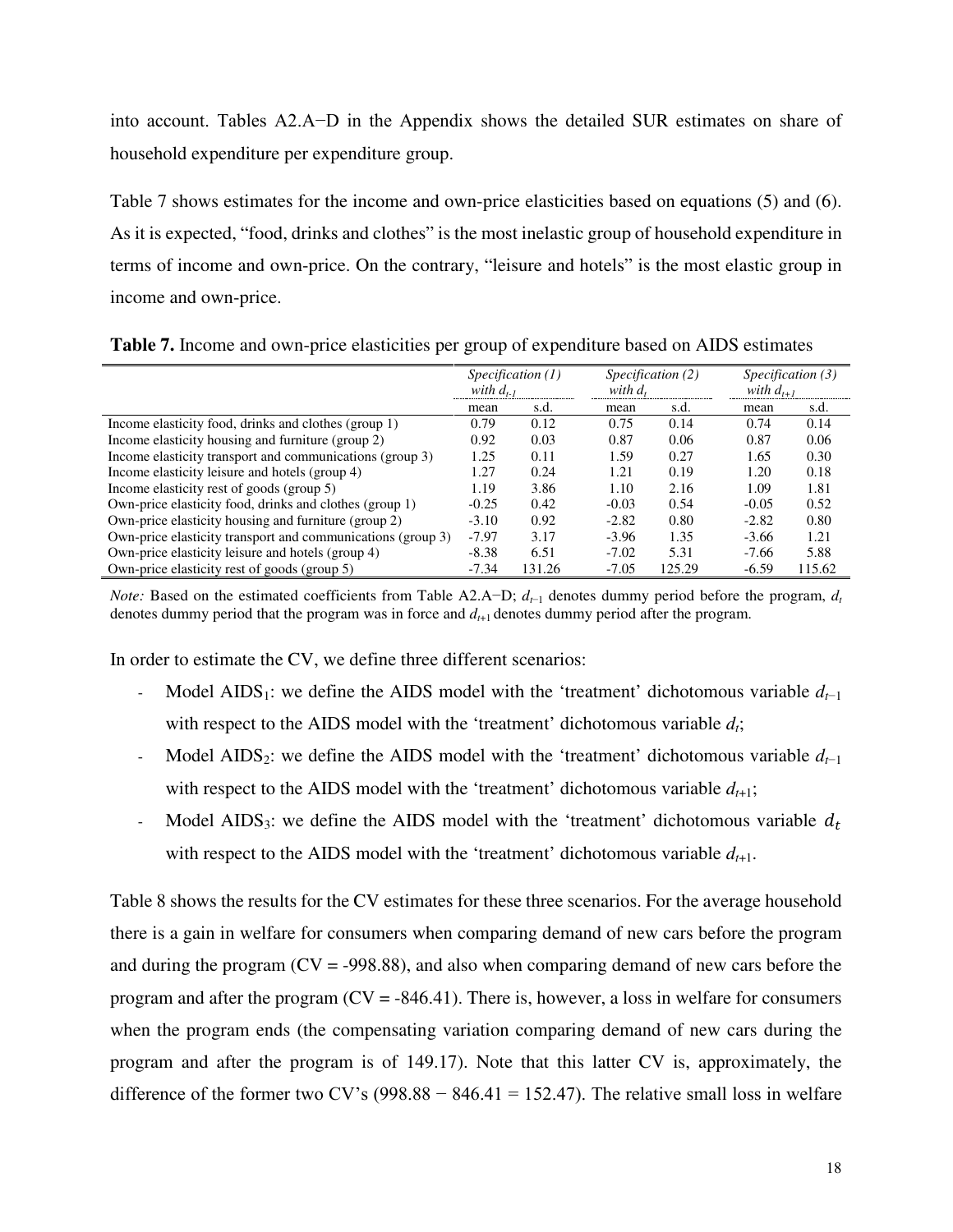obtained in the  $AIDS_3$  model can be explained due to the short period of 6 months (from July to December 2010) when the program was ended.

|                | AIDS <sub>1</sub> $(d_{t-1}$ versus $d_t$ )<br> |         |            | AIDS <sub>2</sub> $(d_{t-1}$ versus $d_{t+1}$ ) |        | AIDS <sub>3</sub> $(d_t$ versus $d_{t+1}$ ) |
|----------------|-------------------------------------------------|---------|------------|-------------------------------------------------|--------|---------------------------------------------|
|                | mean                                            | s.d.    | mean       | s.d.                                            | mean   | s.d.                                        |
| <b>Mean CV</b> | -998.88                                         | 1334.26 | $-846.41$  | 1590.72                                         | 149.17 | 406.36                                      |
| Decile 1       | $-418.90$                                       | 310.01  | $-405.95$  | 370.12                                          | 11.40  | 91.71                                       |
| Decile 2       | $-556.44$                                       | 467.98  | $-515.65$  | 575.94                                          | 38.88  | 149.95                                      |
| Decile 3       | $-674.64$                                       | 584.99  | $-620.14$  | 720.56                                          | 52.28  | 186.13                                      |
| Decile 4       | $-746.00$                                       | 706.83  | $-664.43$  | 878.79                                          | 78.89  | 226.51                                      |
| Decile 5       | $-885.60$                                       | 790.73  | $-789.08$  | 982.42                                          | 94.16  | 253.57                                      |
| Decile 6       | $-947.06$                                       | 932.89  | $-811.98$  | 1166.43                                         | 132.29 | 301.28                                      |
| Decile 7       | $-1021.85$                                      | 1046.48 | $-841.54$  | 1311.82                                         | 178.12 | 345.82                                      |
| Decile 8       | $-1125.51$                                      | 1228.92 | $-891.89$  | 1532.10                                         | 231.60 | 391.92                                      |
| Decile 9       | $-1339.29$                                      | 1583.18 | $-1032.72$ | 2002.43                                         | 302.08 | 521.78                                      |
| Decile 10      | $-2266.80$                                      | 2751.01 | $-1885.80$ | 3407.01                                         | 370.31 | 838.91                                      |

**Table 8.** Resulting compensation variation (CV) by deciles of the total expenditure (in  $\epsilon$ )

*Notes: d<sup>t</sup>*−<sup>1</sup> denotes dummy period before the program, *d<sup>t</sup>* denotes dummy period that the program was in force and *d<sup>t</sup>*+1 denotes dummy period after the program.

In addition, we compute the CV estimates by deciles of total expenditure based on the average effect estimate of the parameters in equation (3). That is, the CV is calculated for the mean of total expenditure per decil (and every part represents 1/10 of the sample). It seems that gains obtained by the scrappage program are clearly increasing with the total expenditure per household. Assuming total expenditure as a proxy for income, our results suggest that the relative wealthier households are those who gain most from the scrappage program.<sup>[14](#page-19-0)</sup> For instance, take results for the CV from AIDS<sub>1</sub>: households with the lowest expenditures obtain a gain in welfare of  $\epsilon$ 419 by comparing the previous period of the program with the period where the program was in force, whereas this gain is of  $\epsilon$ 2,267 for the households with the highest expenditures for the same periods.

Considering the longest period in our analysis, that is, comparing the situation previous to the program in 2008 until the program was developed, and six months after finishing the program at the end of 2010, the average household would value this program by  $\epsilon$ 846. It means that an average household could receive a lump-sum transfer of  $\epsilon$ 846 (being able to be spent it in any type of good) and the welfare would be identical to that obtained with the financial aid to purchase a new vehicle during the scrappage program. Assuming that the private aid from the industry is a transfer to the

 $\overline{a}$ 

<span id="page-19-0"></span> $14$  Total expenditure is chosen here because expenditure data are more reliable than income data in budget surveys. A measure based on consumption (more precisely, expenditures) is more relevant than a measure based on income for providing an account of the level of material well-being, because households tend to smooth their consumption so as to maintain a stable standard of living over time (Rogers and Gray, 1994; Slesnick, 2001).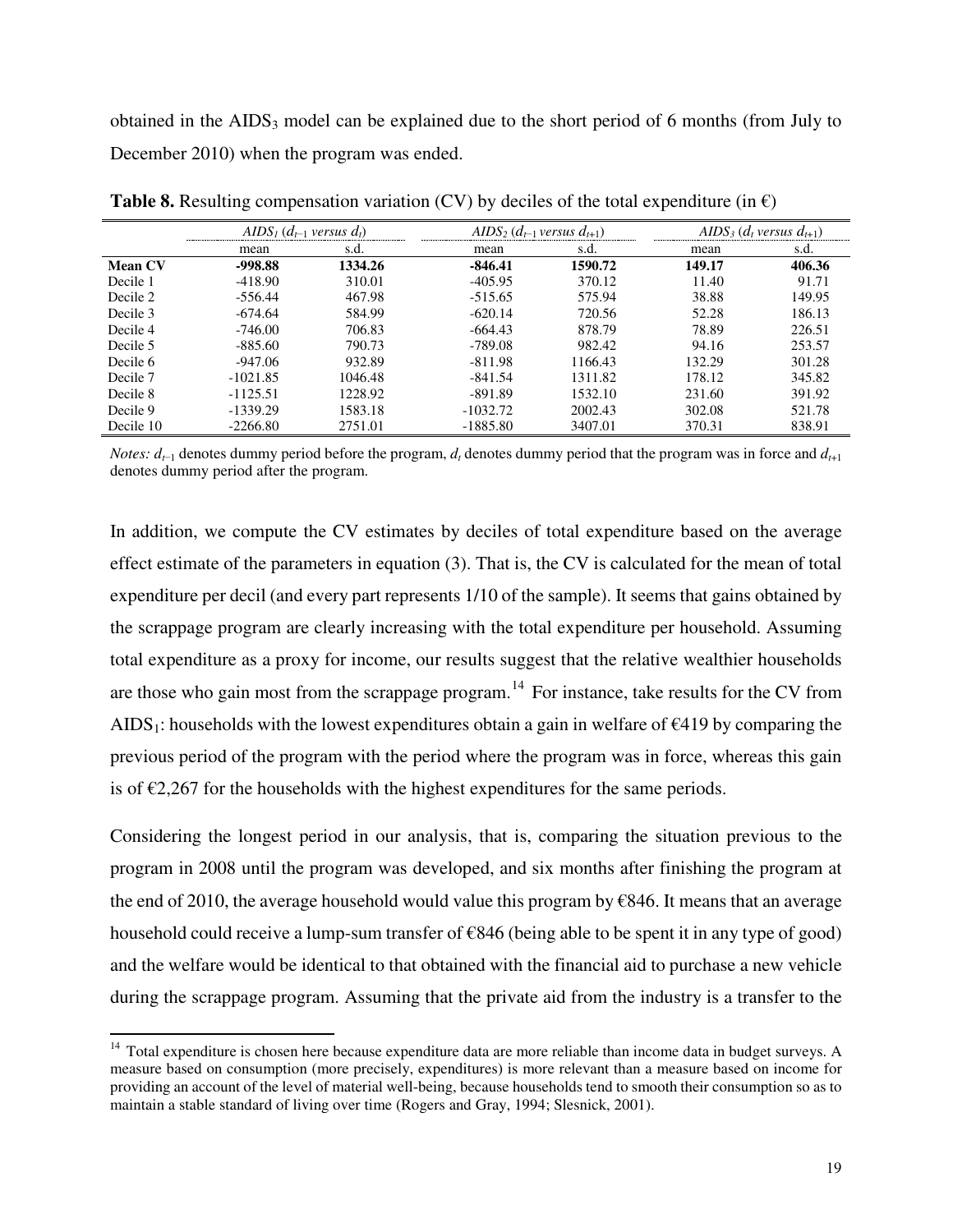consumers,[15](#page-20-0) the welfare gain for the consumers approximated by the CV is very close to the public aid of  $£1,000$ .

#### **6. Conclusions**

 $\overline{a}$ 

The economic crisis provoked a dramatic drop in the sales of the European car industry. Many European countries developed different scrappage programs with the main aim to revitalize the sector and the sales of new cars. In Spain, at the end of May 2009, an unexpected scrappage program was launched by the Government. This consisted on a public aid of  $\epsilon$ 1,000 (splitted at 50% between the state and the corresponding regional government) and an aid of  $\epsilon$ 1,000 that the car industry could additionally offer to the potential customers. With some exceptions, due to the scarcity of funds and the reluctances of some regions, the program ended in June 2010. This paper shows that the scrappage program had a positive and significant effect on the car demand. However, it reduced the household purchase expenditure for a new car. For the representative household, the estimated welfare gain of the scrappage program is very similar to the public subsidy of  $\epsilon$ 1,000 (assuming that the aid offered by the car industry is a transfer from producers to consumers).

Leaving out other potential benefits, as reductions in  $CO<sub>2</sub>$  emissions and other pollutants derived from the substitution of old vehicles, our results show that the scrappage program was practically neutral in welfare terms. Moreover, the amount spent by the state on the scrappage programme may have an opportunity cost in terms of social benefits that there could have been by alternative ways of spending the same amount of money elsewhere.

<span id="page-20-0"></span><sup>&</sup>lt;sup>15</sup> Note however that Jiménez et al.  $(2013)$ , as mentioned above, show that car prices increased by a similar amount to the aid offered by the car industry of  $£1,000$ .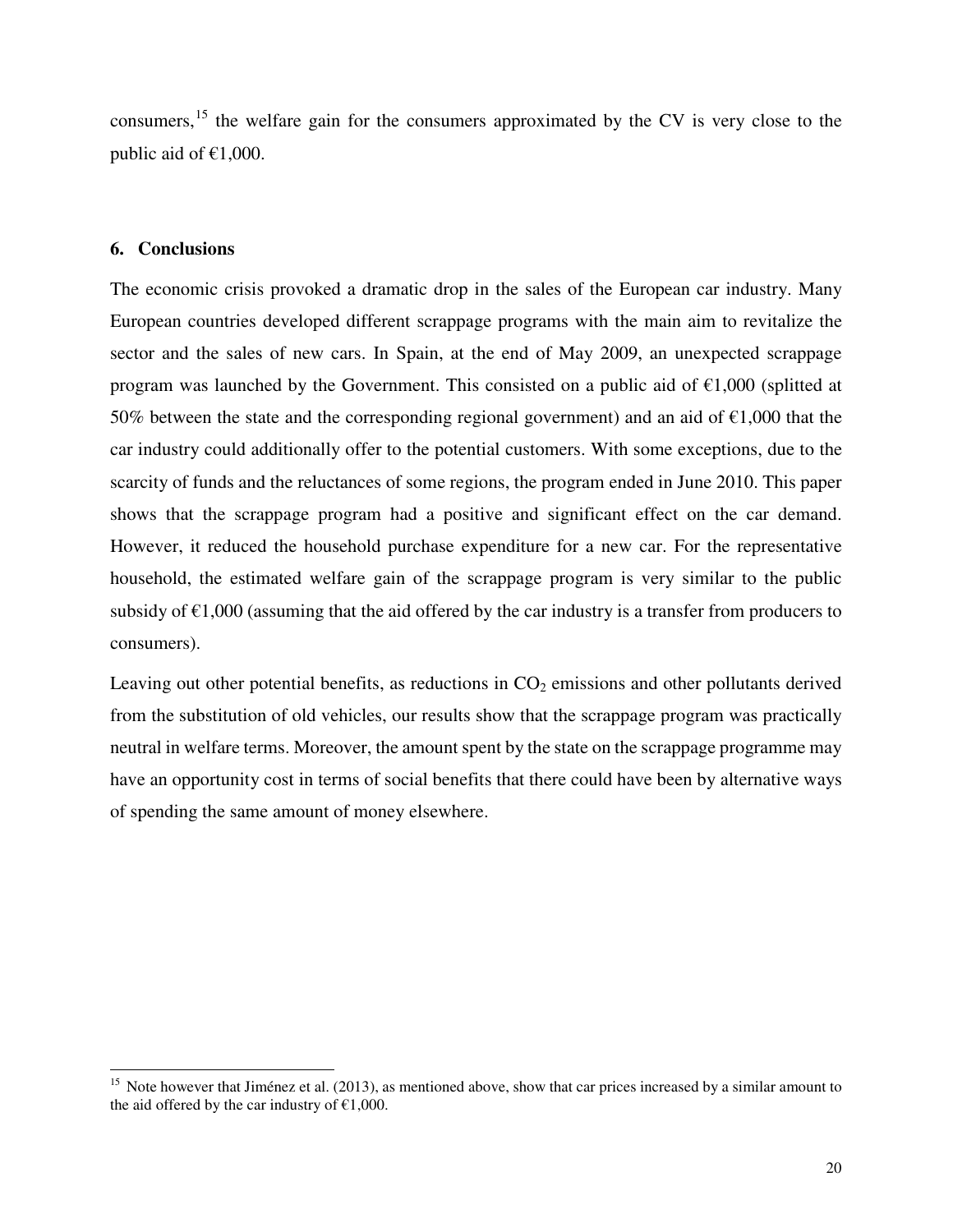#### **References**

Abdulai, A. and D. Aubert (2004) "A cross-section analysis of household demand for food and nutrients in Tanzania", *Agricultural Economics*, vol. 3(1), 67–79

Adda, J. and R. Cooper (2000) "Balladurette and Juppette: a discrete analysis of scrapping subsidies", *Journal of Political Economy*, vol. 108(4), 778–806

Alberini, A., W. Harrington and V. McConnell (1995) "Determinants of participation in accelerated vehicle retirement programs", *The RAND Journal of Economics*, vol. 26(1), 93–112

Barros, C. P. and J. Prieto-Rodríguez (2008) "A revenue-neutral tax reform to increase demand for public transport services" *Transportation Research Part A: Policy & Practice*, vol. 42(4), 659–672

Böckers, V., U. Heimeshoff and A. Müller (2008) "Pull-Forward Effects in the German Car Scrappage Scheme: A Time Series Approach", *DICE Discussion Paper No. 56*

Bunch, D. S. (2000) "Automobile demand and type choice", in: Hensher, D. A. and K. J. Button (eds.), *Handbook of Transport Modelling*, 463–479 (Oxford: Pergamon)

Dargay, J. M. (2007) "The effect of prices and income on car travel in the UK", *Transportation Research. Part A: Policy & Practice*, vol. 41(10), 949–960

Dargay. J. M., D. Gately and M. Sommer (2007) "Vehicle ownership and income growth, worldwide: 1960–2030", *Energy*, vol. 28(4), 143–170

De Jong, G.C. (1990) "An indirect utility model of car ownership and private car use", *European Economic Review*, vol. 34(5), 971*–*985

De Jong, G.C. (1991) "A micro-economic model of the joint decision on car ownership and car use", in: *Methods for Understanding Travel Behavior in the 1990s, Proceeding of the Conference International sur les Comportements de Deplacement, Quebec*, 387*–*403

De Jong, G.C, J. Fox, M. Pieters, A. J. Daly and R. Smith (2004) "A comparison of car ownership models", *Transport Reviews*, vol. 24(4), 379–408

Deaton, A. and J. Muellbauer (1980) "An almost ideal demand system", *The American Economic Review,* vol. 70(3), 312–326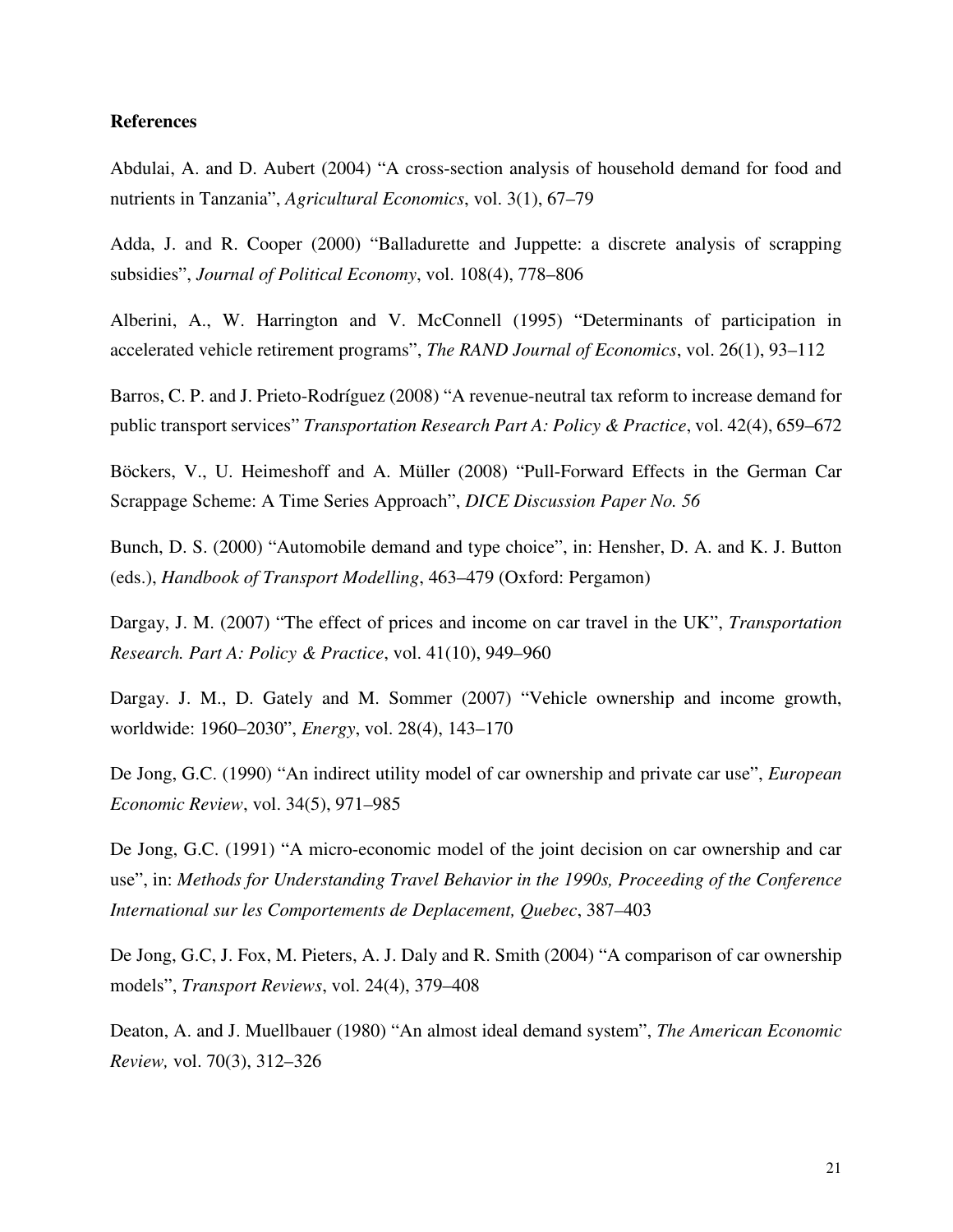Esteban, S. (2007) "Effective scrappage subsidies", *The B.E. Journal of Theoretical Economics*, vol. 7(1), 1–32

Friedman, J. and J. A. Levinsohn (2002) "The distributional impact of Indonesia's financial crisis on household welfare: a 'rapid response' methodology", *World Bank Economic Review*, vol. 16(3), 397–423

Hahn, R. W. (1995) "An economic analysis of scrappage", *The RAND Journal of Economics*, vol. 26(2), 222–242

Jiménez, J. L., J. Perdiguero and C. García (2011) "Evaluation of Subsidies Programs to Sell Green Cars: Impact on Prices, Quantities and Efficiency", *Document de treball XREAP2011–14* 

Köhler, H.-D. and J. P. Calleja Jiménez (2012) "The relationship between income concentration and demand structure. The case of automobile demand in Spain", *Atlantic Review of Economics*, vol. 2(8)

Leheyda, N. and F. Verboven (2013) "Scrapping Subsidies During the Financial Crisis − Evidence from Europe", *ZEW Discussion Paper No. 13–079* 

Li, S. and C. Wei (2013) "Toward cost Effective "Green Stimulus": A Dynamic Discrete Analysis of Vehicle Scrappage Programs", *Mimeo*

Licandro, O. and A. R. Sampay (2005) "The Effects of Replacement Schemes on Car Sales: The Spanish Case, *European University Institute Economics Working Papers ECO2005/20 2005* 

Mannering, F. and C. Winston (1985) "A dynamic empirical analysis of household vehicle ownership and utilization", *Rand Journal of Economics*, vol. 16(2), 215–236

Matas, A. and J.-LL. Raymod (2008) "Changes in the structure of car ownership in Spain", *Transportation Research. Part A: Policy & Practice,* vol. 42(1), 187–202

Mian, A. and A. Sufi (2012) "The effects of fiscal stimulus: evidence from the 2009 cash for clunkers program", *The Quarterly Journal of Economics*, vol. 127(3), 1107–1142

de Palma, A. and M. Kilani (2008) "Regulation in the automobile industry", *International Journal of Industrial Organization*, vol. 26(1), 150–167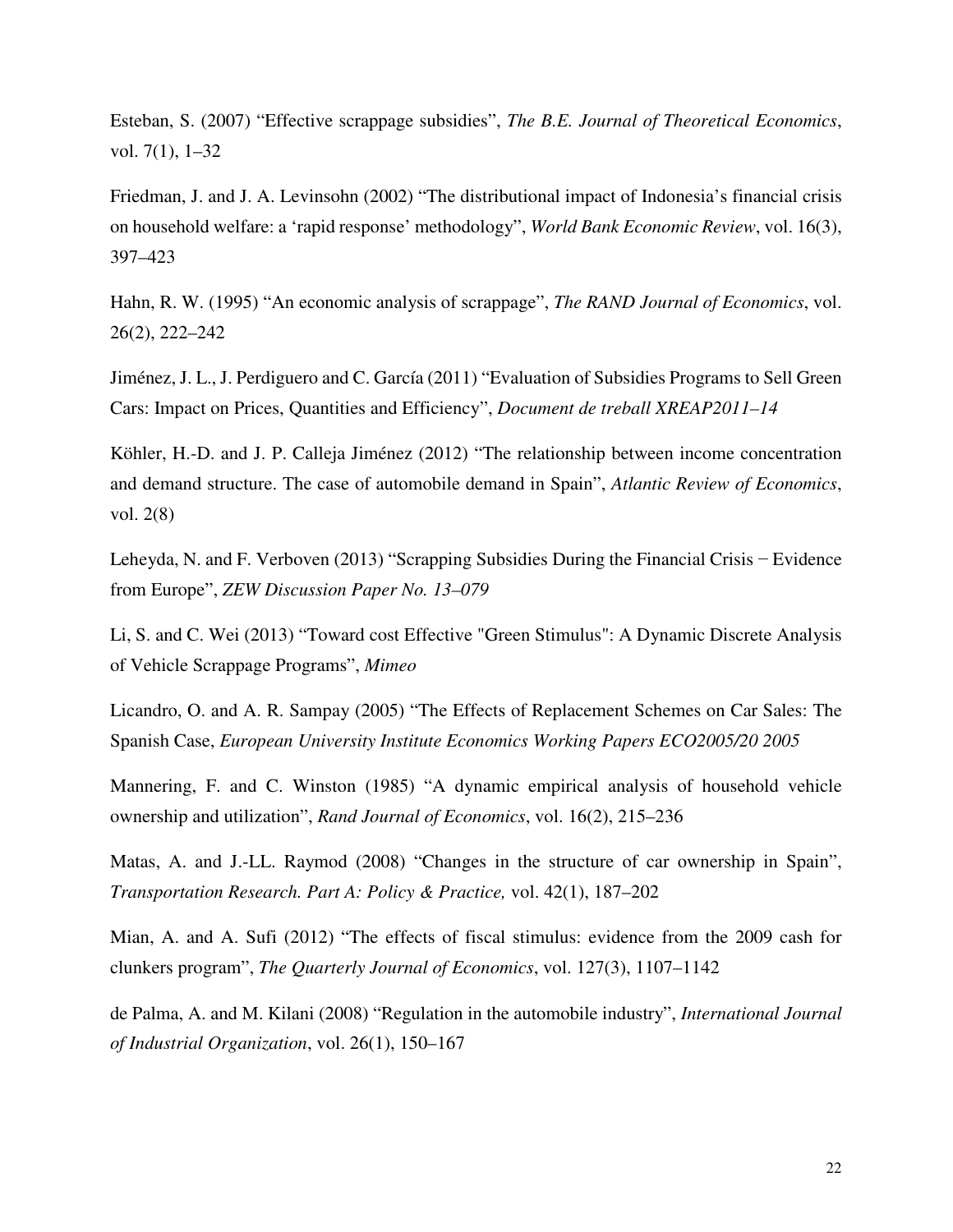Rogers, J.M. and M.B. Gray (1994) "CE data: quintiles of income versus quintiles of outlays", *Monthly Labor Review,* vol. 117(12), 32–37

Schiraldi, P. (2011) "Automobile replacement: a dynamic structural approach", *The RAND Journal of Economics*, vol. 42(2), 266–291

Shaikh, S. L. and D. M. Larson (2003) "A two-constraint almost ideal demand model of recreation and donations", *The Review of Economics and Statistics*, vol. 85(4), 953–961

Slesnick, D.T. (2001) "Consumption and Social Welfare: Living Standards and Their Distribution in the United States", *Cambridge University Press*

The Economist (2009a) "Why Cash-for-Clunkers Schemes Make Sense Right Now", *Business.view: Clunky but Effective*

The Economist (2009b) "How Generous is your Country's Car Scrappage Scheme?", *Car Scrappage Schemes: Jump-Starting the Car Industry* 

Tiezzi, S. (2005) "The welfare effects and the distributive impact of carbon taxation on Italian households", *Energy Policy*, vol. 33(12), 1597–1612

Train, K. (1986) "Qualitative Choice Analysis: Theory, Econometrics and an Application to Automobile Demand", *MIT Press.* 

Wooldridge, J. (2002) *"*Econometric Analysis of Cross Section and Panel Data"*, Cambridge: MIT Press*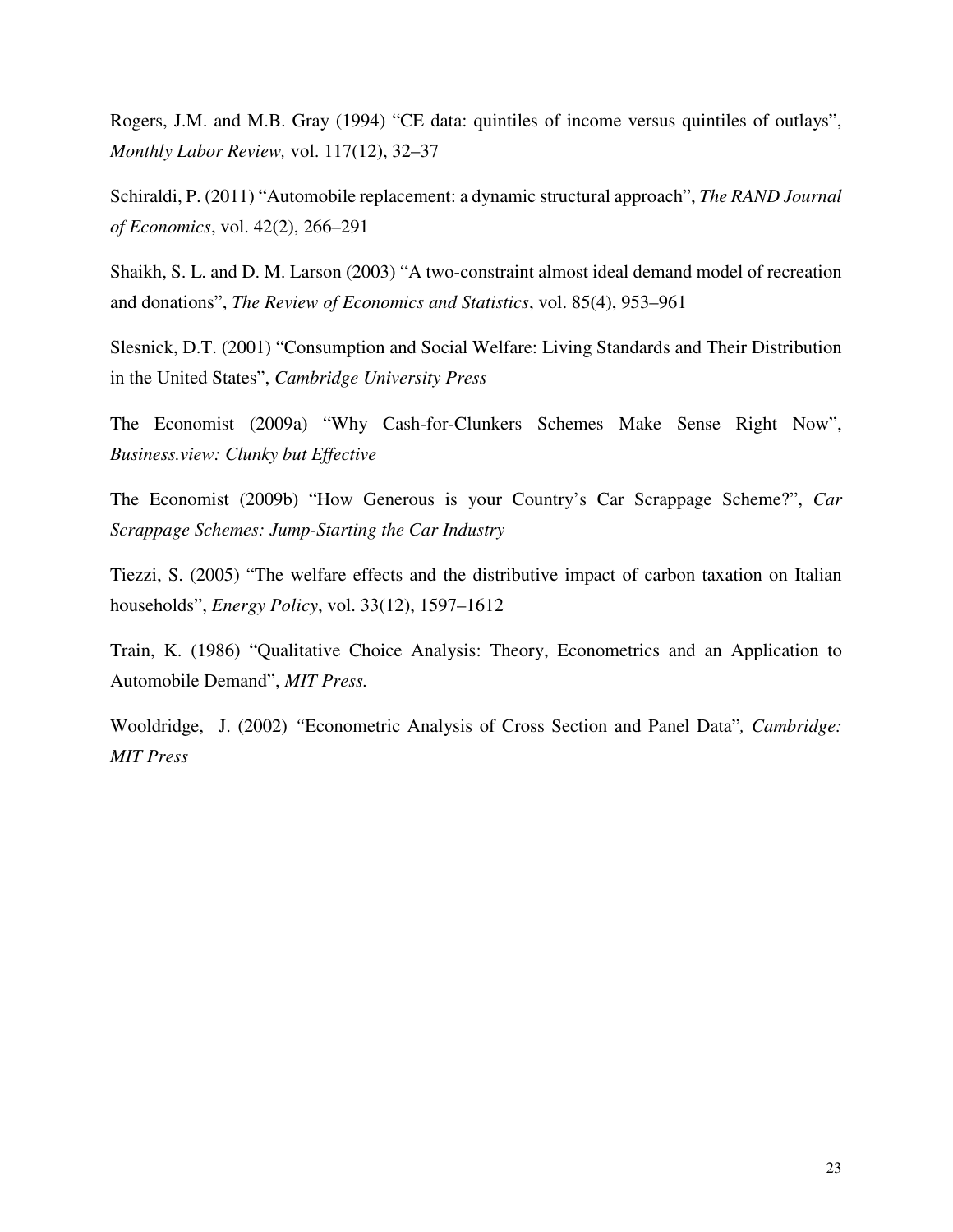### **Appendix**

**Table A1.** Descriptive statistics

|                                                                              | mean  | sd    |
|------------------------------------------------------------------------------|-------|-------|
| Dummy year 2008 (no subsidy)                                                 | 0.34  | 0.47  |
| Dummy year 2009 (partly household could get a subsidy)                       | 0.35  | 0.48  |
| Dummy year 2010 (partly household could get a subsidy)                       | 0.31  | 0.46  |
| Dummy household bought a new car in the period before the program            | 0.04  | 0.19  |
| Dummy household bought a new car in the period that the program was in force | 0.02  | 0.12  |
| Dummy household bought a new car in the period after the program             | 0.01  | 0.08  |
| Share of household expenditure on food, drinks and clothes (group 1)         | 0.33  | 0.13  |
| Share of household expenditure on housing and furniture (group 2)            | 0.20  | 0.10  |
| Share of household expenditure on transport and communications (group 3)     | 0.13  | 0.11  |
| Share of household expenditure on leisure and hotels (group 4)               | 0.18  | 0.11  |
| Share of household expenditure on rest of goods (group 5)                    | 0.16  | 0.09  |
| Dummy main breadwinner is a male                                             | 0.73  | 0.44  |
| Dummy main breadwinner is married                                            | 0.66  | 0.47  |
| Dummy no studies of primary education, of the main breadwinner               | 0.28  | 0.45  |
| Dummy secondary education or first cycle, of the main breadwinner            | 0.30  | 0.46  |
| Dummy secondary education or second cycle, of the main breadwinner           | 0.16  | 0.37  |
| Dummy higher education, of the main breadwinner                              | 0.26  | 0.43  |
| Dummy no children in the household                                           | 0.47  | 0.50  |
| Dummy 1 child in the household                                               | 0.26  | 0.44  |
| Dummy 2 children in the household                                            | 0.22  | 0.42  |
| Dummy 3 or more children in the household                                    | 0.05  | 0.21  |
| Age of the main breadwinner                                                  | 53.72 | 15.41 |
| Dummy no working members in the household                                    | 0.31  | 0.46  |
| Dummy 1 working member in the household                                      | 0.34  | 0.47  |
| Dummy 2 working members in the household                                     | 0.30  | 0.46  |
| Dummy 3 or more children in the household                                    | 0.05  | 0.21  |
| Dummy dense population density                                               | 0.48  | 0.50  |
| Dummy semi-urban or intermediate population density                          | 0.21  | 0.41  |
| Dummy sparse population density                                              | 0.31  | 0.46  |
| Dummy region of Madrid                                                       | 0.06  | 0.24  |
| Dummy region of La Rioja                                                     | 0.03  | 0.18  |
| Number of observations                                                       | 55558 |       |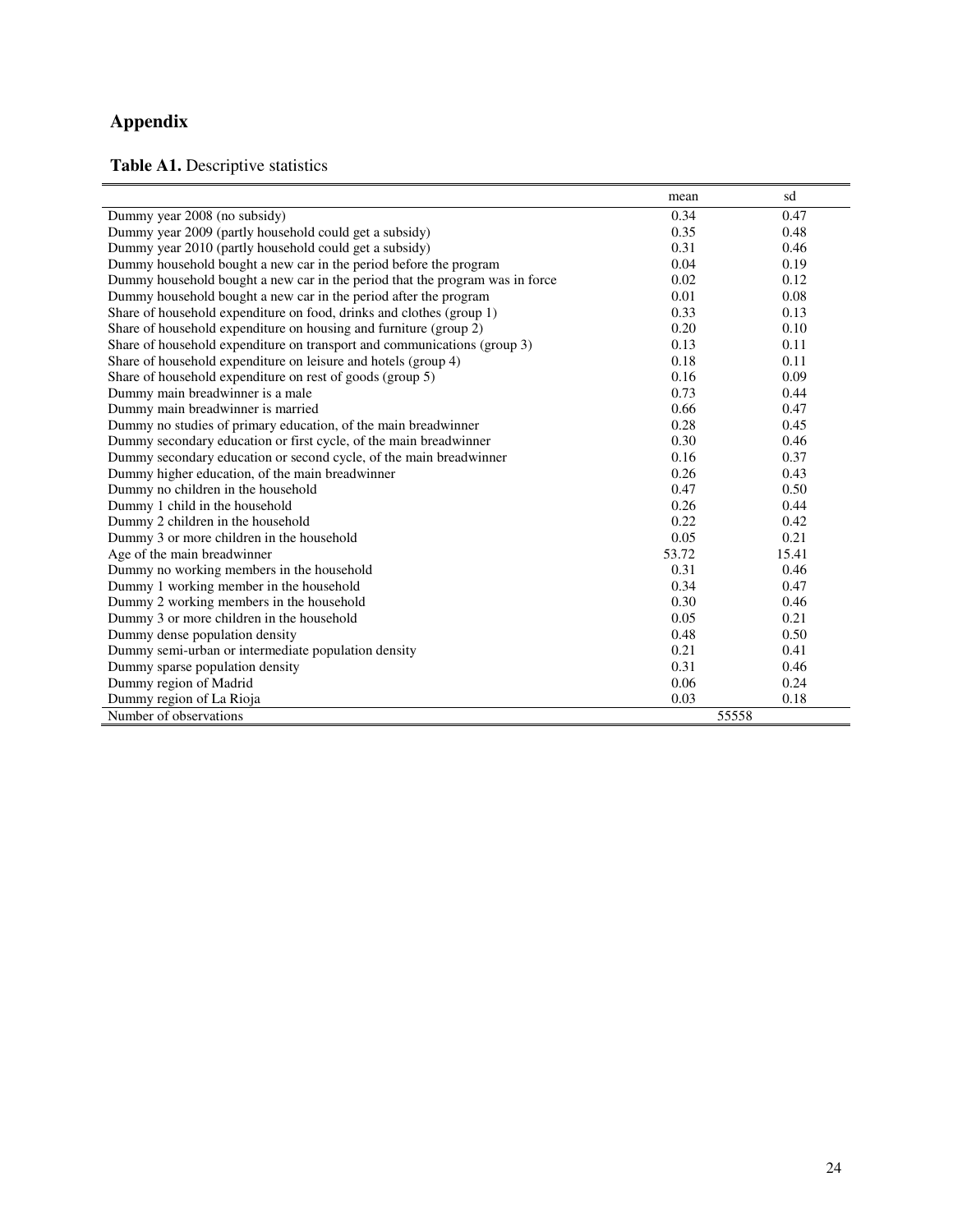|                                                                              |                                         |                         | Specification (1) Specification (2) Specification (3) |
|------------------------------------------------------------------------------|-----------------------------------------|-------------------------|-------------------------------------------------------|
|                                                                              |                                         | with $d_t$              | with $d_{t+1}$                                        |
| Dummy household bought a new car in the period before the program            | with $d_{t-1}$<br>-0.095 <sup>***</sup> |                         |                                                       |
|                                                                              | (0.004)                                 |                         |                                                       |
| Dummy household bought a new car in the period that the program was in force |                                         | $-0.097***$             |                                                       |
|                                                                              |                                         | (0.005)                 |                                                       |
| Dummy household bought a new car in the period after the program             |                                         |                         | $-0.099$ ***                                          |
|                                                                              |                                         |                         | (0.007)                                               |
| Price index per group of household expenditure 1 (in log)                    | $0.188^{\ast\ast\ast}$                  | $0.230***$              | $0.224***$                                            |
|                                                                              |                                         |                         |                                                       |
|                                                                              | (0.011)<br>$-0.040$ <sup>***</sup>      | (0.011)<br>$-0.017$     | (0.011)<br>$-0.020*$                                  |
| Price index per group of household expenditure 2 (in log)                    |                                         |                         |                                                       |
|                                                                              | (0.010)<br>$0.043***$                   | $(0.010)$<br>-0.074***  | (0.010)<br>$-0.058***$                                |
| Price index per group of household expenditure 3 (in log)                    |                                         |                         |                                                       |
|                                                                              | (0.008)                                 | (0.009)                 | (0.009)                                               |
| Price index per group of household expenditure 4 (in log)                    | $-0.031$ **                             | $-0.001$                | $-0.004$                                              |
|                                                                              | (0.010)                                 | (0.010)                 | $(0.010)$<br>-0.069 <sup>***</sup>                    |
| Total value of household expenditure / price index × 100 (in log)            | $-0.058$ <sup>***</sup>                 | $-0.067$ ***            |                                                       |
|                                                                              | (0.001)                                 | (0.001)                 | (0.001)                                               |
| Dummy main breadwinner is a male                                             | $0.013***$                              | $0.013***$              | $0.013***$                                            |
|                                                                              | (0.002)                                 | (0.002)                 | (0.002)                                               |
| Dummy main breadwinner is married                                            | $0.033***$                              | $0.034***$              | $0.034***$                                            |
|                                                                              | (0.002)                                 | (0.002)                 | (0.002)                                               |
| Dummy no studies of primary education, of the main breadwinner               | $0.049***$                              | $0.047***$              | $0.047***$                                            |
|                                                                              |                                         | (0.002)                 | (0.002)                                               |
| Dummy secondary education or first cycle, of the main breadwinner            | $(0.002)$<br>$0.037***$                 | $0.036***$              | $0.036***$                                            |
|                                                                              | (0.002)                                 | (0.002)                 | (0.002)                                               |
| Dummy secondary education or second cycle, of the main breadwinner           | $0.019***$                              | $0.019***$              | $0.019***$                                            |
|                                                                              | (0.002)                                 | (0.002)                 | (0.002)                                               |
| Dummy 1 child in the household                                               | $0.025***$                              | $0.027***$              | $0.027***$                                            |
|                                                                              |                                         |                         | (0.002)                                               |
| Dummy 2 children in the household                                            | $(0.002)$<br>$0.035***$                 | $(0.002)$<br>$0.038***$ | $0.038***$                                            |
|                                                                              |                                         |                         |                                                       |
|                                                                              | (0.002)<br>$0.055***$                   | (0.002)<br>$0.058***$   | (0.002)<br>$0.058***$                                 |
| Dummy 3 or more children in the household                                    |                                         |                         |                                                       |
|                                                                              | (0.003)<br>$0.0003***$                  | (0.004)<br>$0.0003***$  | $(0.004)$<br>$0.0003***$                              |
| Age of the main breadwinner                                                  |                                         |                         |                                                       |
|                                                                              | (0.0001)                                | (0.0001)                | (0.0001)                                              |
| Dummy no working members in the household                                    | $-0.004$                                | $-0.006$ **             | $-0.006$ **                                           |
|                                                                              | (0.002)                                 | (0.002)                 | (0.002)                                               |
| Dummy 2 working members in the household                                     | $-0.004$ <sup>*</sup>                   | $-0.004$ *              | $-0.003$                                              |
|                                                                              | (0.002)                                 | (0.002)                 | (0.002)                                               |
| Dummy 3 or more children in the household                                    | $0.012***$                              | $0.010***$              | $0.011***$                                            |
|                                                                              | (0.003)                                 | (0.003)                 | (0.004)                                               |
| Dummy semi-urban or intermediate population density                          | $0.011***$                              | $0.010***$              | $0.010***$                                            |
|                                                                              | (0.002)                                 | (0.002)                 | (0.002)                                               |
| Dummy sparse population density                                              | $0.016***$                              | $0.016***$              | $0.015***$                                            |
|                                                                              | (0.002)                                 | (0.002)                 | (0.002)                                               |
| Dummy region of Madrid                                                       | $-0.009$ ***                            | $-0.009$ <sup>***</sup> | $-0.010$ <sup>***</sup>                               |
|                                                                              | (0.003)                                 | (0.003)                 | (0.003)                                               |
| Dummy region of La Rioja                                                     | $-0.011$ **                             | $-0.013***$             | $-0.013$ ***                                          |
|                                                                              | (0.004)                                 | (0.004)                 | (0.004)                                               |
| Constant                                                                     | $0.104*$                                | $0.295***$              | $0.298***$                                            |
|                                                                              | (0.044)                                 | (6.74)                  | (0044)                                                |
| Number of observations                                                       | 28084                                   | 28084                   | 28084                                                 |
|                                                                              |                                         |                         |                                                       |

| Table A2.A SUR estimates on share of household expenditure on food, drinks and clothes (group 1) |  |  |
|--------------------------------------------------------------------------------------------------|--|--|
|--------------------------------------------------------------------------------------------------|--|--|

*Notes:* Standard errors in parentheses;  $p < 0.05$ ,  $p < 0.01$ ,  $p < 0.001$ ; *d*<sub>t-1</sub> denotes dummy period before the program,  $d_t$  denotes dummy period that the program was in force and  $d_{t+1}$  denotes dummy period after the program; reference dummy categories for education, children, working members and population densities are dummy higher education of the main breadwinner, dummy no children in the household, dummy 1 working member in the household, and dummy dense population density, respectively; see Table 4 for a description of the expenditure groups.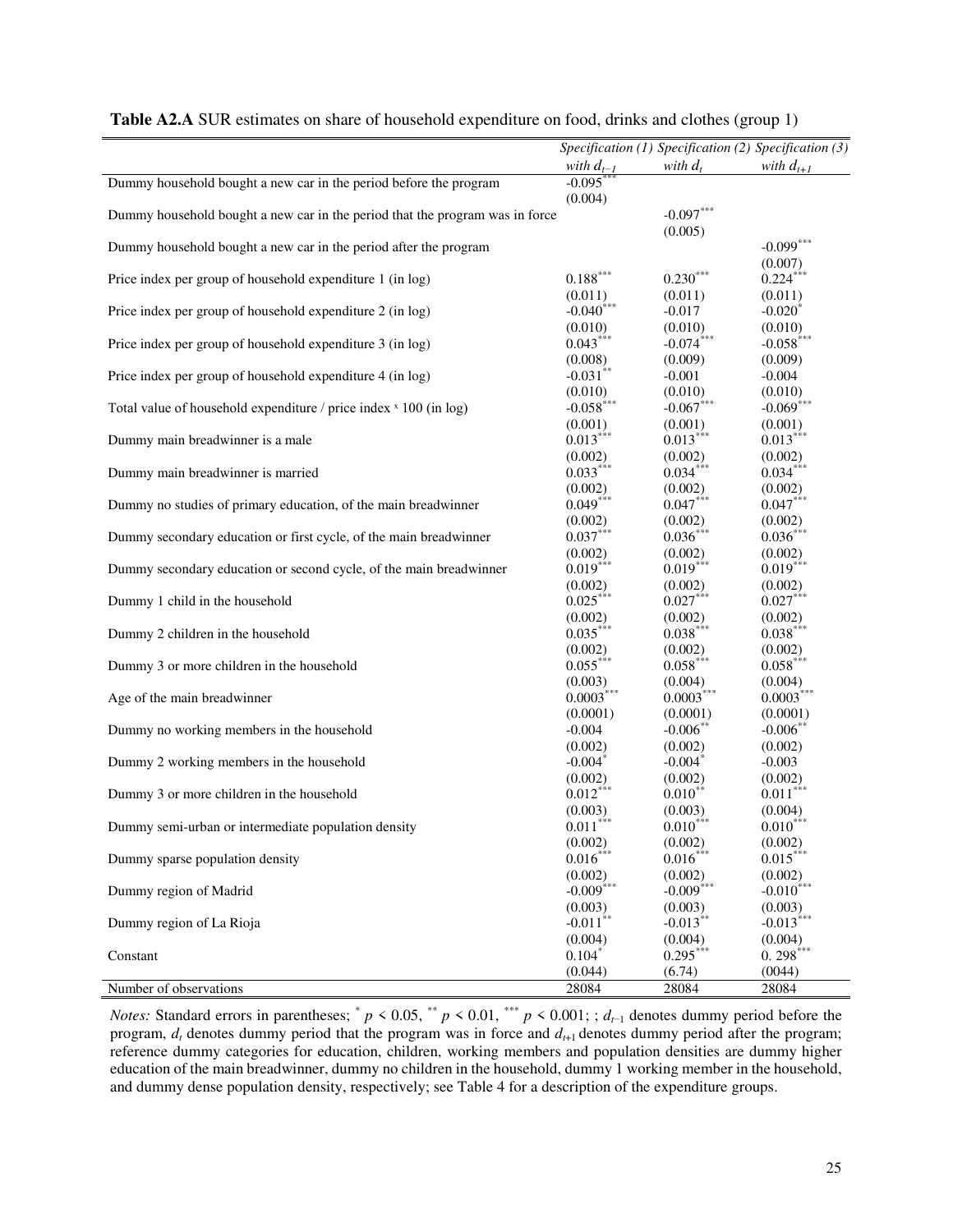|                                                                              |                                         | Specification (1) Specification (2) Specification (3)   |                                    |
|------------------------------------------------------------------------------|-----------------------------------------|---------------------------------------------------------|------------------------------------|
|                                                                              |                                         | with $d_t$                                              | with $d_{t+1}$                     |
| Dummy household bought a new car in the period before the program            | with $d_{t-1}$<br>-0.061 <sup>***</sup> |                                                         |                                    |
|                                                                              | (0.003)                                 |                                                         |                                    |
| Dummy household bought a new car in the period that the program was in force |                                         | $-0.040$ ***                                            |                                    |
|                                                                              |                                         | (0.004)                                                 |                                    |
| Dummy household bought a new car in the period after the program             |                                         |                                                         | $-0.032***$                        |
|                                                                              |                                         |                                                         | (0.007)                            |
| Price index per group of household expenditure 2 (in log)                    | $-0.337***$                             | $-0.300***$                                             | $-0.300$ <sup>***</sup>            |
|                                                                              | (0.027)                                 | (0.027)                                                 |                                    |
| Price index per group of household expenditure 3 (in log)                    | $0.342***$                              | $0.202***$                                              | $(0.027)$<br>$0.202***$            |
|                                                                              | (0.013)                                 | (0.013)                                                 | (0.013)                            |
| Price index per group of household expenditure 4 (in log)                    | $0.070**$                               | $0.104***$                                              | $0.104***$                         |
|                                                                              | (0.023)                                 | (0.023)                                                 | (0.023)                            |
| Total value of household expenditure / price index × 100 (in log)            | $-0.012$ ***                            | $-0.020$ ***                                            | $-0.021$ ***                       |
|                                                                              | (0.001)                                 |                                                         |                                    |
| Dummy main breadwinner is a male                                             | $-0.013$ ***                            | $(0.001)$<br>-0.013 <sup>***</sup>                      | $(0.001)$<br>-0.013 <sup>***</sup> |
|                                                                              | (0.002)                                 |                                                         |                                    |
| Dummy main breadwinner is married                                            | $-0.017***$                             | $(0.002)$<br>-0.016 <sup>***</sup>                      | $(0.002)$<br>-0.016 <sup>***</sup> |
|                                                                              | (0.002)                                 | (0.002)                                                 | (0.002)                            |
| Dummy no studies of primary education, of the main breadwinner               | $-0.005***$                             | $-0.007$ ***                                            | $-0.007***$                        |
|                                                                              | (0.002)                                 |                                                         |                                    |
| Dummy secondary education or first cycle, of the main breadwinner            | $-0.007$ ***                            | (0.002)<br>$-0.008***$                                  | $(0.002)$<br>-0.008***             |
|                                                                              |                                         |                                                         |                                    |
| Dummy secondary education or second cycle, of the main breadwinner           | (0.002)<br>0.002                        | (0.002)<br>0.0010                                       | (0.002)<br>0.001                   |
|                                                                              |                                         |                                                         |                                    |
|                                                                              | $(0.002)$<br>-0.009 <sup>***</sup>      | $\begin{array}{c} (0.002) \\ \text{-}0.008 \end{array}$ | (0.002)<br>$-0.008$ ***            |
| Dummy 1 child in the household                                               | (0.002)                                 |                                                         |                                    |
| Dummy 2 children in the household                                            | $-0.016$ ***                            | (0.002)<br>$-0.014$ ***                                 | (0.002)<br>$-0.014$ ***            |
|                                                                              |                                         |                                                         |                                    |
|                                                                              | (0.002)<br>$-0.010$ ***                 | (0.002)<br>$-0.008**$                                   | (0.002)<br>$-0.008*$               |
| Dummy 3 or more children in the household                                    |                                         |                                                         |                                    |
| Age of the main breadwinner                                                  | (0.003)<br>$-0.0005***$                 | (0.003)<br>$-0.0005***$                                 | (0.003)<br>$-0.0005***$            |
|                                                                              |                                         |                                                         |                                    |
| Dummy no working members in the household                                    | (0.00005)<br>$0.017***$                 | (0.00005)<br>$0.015***$                                 | (0.00005)<br>$0.015***$            |
|                                                                              |                                         |                                                         |                                    |
|                                                                              | (0.002)<br>$-0.008$ ***                 | (0.002)<br>$-0.007***$                                  | (0.002)<br>$-0.007***$             |
| Dummy 2 working members in the household                                     | (0.001)                                 | (0.001)                                                 | (0.001)                            |
|                                                                              | $-0.001$                                | $-0.001$                                                | $-0.0005$                          |
| Dummy 3 or more children in the household                                    |                                         |                                                         |                                    |
| Dummy semi-urban or intermediate population density                          | $(0.003)$<br>-0.009 <sup>***</sup>      | $(0.003)$<br>-0.010 <sup>***</sup>                      | (0.003)<br>$-0.010$ <sup>***</sup> |
|                                                                              |                                         |                                                         |                                    |
|                                                                              | $(0.001)$<br>-0.005***                  | $(0.001)$<br>-0.006***                                  | $(0.001)$<br>-0.006***             |
| Dummy sparse population density                                              |                                         |                                                         |                                    |
|                                                                              | (0.001)<br>$0.010***$                   | (0.001)<br>$0.010***$                                   | (0.001)<br>$0.009***$              |
| Dummy region of Madrid                                                       |                                         |                                                         |                                    |
|                                                                              | (0.002)                                 | (0.002)                                                 | (0.002)                            |
| Dummy region of La Rioja                                                     | $0.009***$                              | $0.009***$                                              | $0.008*$                           |
|                                                                              | (0.003)                                 | (0.003)                                                 | (0.003)                            |
| Constant                                                                     | $0.215$ *                               | $0.497***$                                              | $0.522***$                         |
|                                                                              | (0.215)                                 | (0.107)                                                 | (0.107)                            |
| Number of observations                                                       | 28084                                   | 28084                                                   | 28084                              |

*Notes:* Standard errors in parentheses;  $p < 0.05$ ,  $p < 0.01$ ,  $p < 0.001$ ; *d*<sub>t-1</sub> denotes dummy period before the program,  $d_t$  denotes dummy period that the program was in force and  $d_{t+1}$  denotes dummy period after the program; reference dummy categories for education, children, working members and population densities are dummy higher education of the main breadwinner, dummy no children in the household, dummy 1 working member in the household, and dummy dense population density, respectively; see Table 4 for a description of the expenditure groups.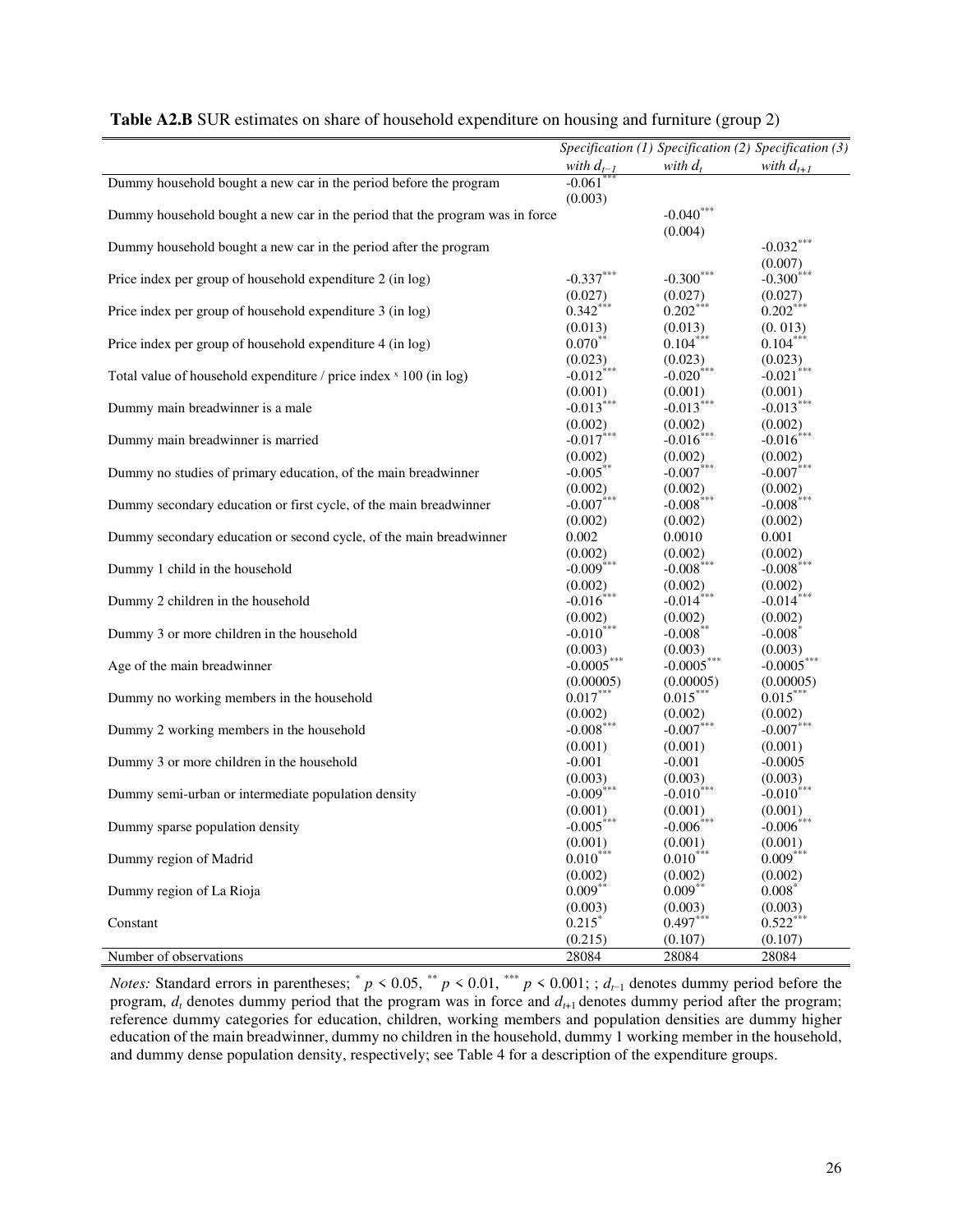|                                                                              |                         | Specification $(1)$ Specification $(2)$ Specification $(3)$ |                        |
|------------------------------------------------------------------------------|-------------------------|-------------------------------------------------------------|------------------------|
|                                                                              | with $d_{t-1}$          | with $d_t$                                                  | with $d_{t+1}$         |
| Dummy household bought a new car in the period before the program            | $0.302$ *               |                                                             |                        |
|                                                                              | (0.003)                 |                                                             |                        |
| Dummy household bought a new car in the period that the program was in force |                         | $0.251***$                                                  |                        |
|                                                                              |                         | (0.004)                                                     |                        |
| Dummy household bought a new car in the period after the program             |                         |                                                             | $0.257***$             |
|                                                                              |                         |                                                             | (0.006)                |
| Price index per group of household expenditure 3 (in log)                    | $-0.617***$             | $-0.246$ ***                                                | $-0.239***$            |
|                                                                              | (0.013)                 | (0.014)                                                     | (0.014)                |
| Price index per group of household expenditure 4 (in log)                    | $0.071$ <sup>*</sup>    | $-0.024$                                                    | 0.027                  |
|                                                                              | (0.036)                 | (0.041)                                                     | (0.041)                |
| Total value of household expenditure / price index × 100 (in log)            | $0.022***$              | $0.054***$                                                  | $0.060***$             |
|                                                                              | (0.001)                 | (0.001)                                                     | (0.001)                |
| Dummy main breadwinner is a male                                             | $-0.006$ ***            | $-0.005***$                                                 | $-0.005***$            |
|                                                                              | (0.001)                 | (0.002)                                                     | (0.002)                |
| Dummy main breadwinner is married                                            | $-0.007$ ***            | $-0.012$ ***                                                | $-0.012$ <sup>*</sup>  |
|                                                                              | (0.001)                 | (0.001)                                                     | (0.002)                |
| Dummy no studies of primary education, of the main breadwinner               | $0.008***$              | $0.015***$                                                  | $0.015***$             |
|                                                                              | (0.002)                 | (0.001)                                                     | (0.002)                |
| Dummy secondary education or first cycle, of the main breadwinner            | $0.008***$              | $0.011***$                                                  | $0.011***$             |
|                                                                              | (0.001)                 | (0.001)                                                     | (0.002)                |
| Dummy secondary education or second cycle, of the main breadwinner           | $0.005***$              | $0.004*$                                                    | $0.004*$               |
|                                                                              | (0.001)                 | (0.001)                                                     | (0.002)                |
| Dummy 1 child in the household                                               | $-0.007$ ***            | $-0.013$ <sup>***</sup>                                     | $-0.013$ ***           |
|                                                                              | (0.001)                 | (0.001)                                                     | (0.002)                |
| Dummy 2 children in the household                                            | $-0.014$ ***            | $-0.022$ <sup>***</sup>                                     | $-0.022$ ***           |
|                                                                              | (0.001)                 | (0.001)                                                     | (0.002)                |
| Dummy 3 or more children in the household                                    | $-0.024$ <sup>***</sup> | $-0.032$ <sup>***</sup>                                     | $-0.033***$            |
|                                                                              | (0.003)                 | (0.003)                                                     | (0.003)                |
| Age of the main breadwinner                                                  | $-0.00004$              | $-0.0001**$                                                 | $-0.0001$ <sup>*</sup> |
|                                                                              | (0.00005)               | (0.00005)                                                   | (.00005)               |
| Dummy no working members in the household                                    | $0.004***$              | $0.013***$                                                  | $0.014***$             |
|                                                                              | (0.002)                 | (0.002)                                                     | (0.002)                |
| Dummy 2 working members in the household                                     | $-0.006$ ***            | $-0.006$ <sup>***</sup>                                     | $-0.007***$            |
|                                                                              | (0.001)                 | (0.001)                                                     | (0.001)                |
| Dummy 3 or more children in the household                                    | $-0.013$ <sup>***</sup> | $-0.008$ **                                                 | $-0.011$ ***           |
|                                                                              | (0.002)                 | (0.003)                                                     | (0.003)                |
| Dummy semi-urban or intermediate population density                          | 0.002                   | $0.005***$                                                  | $0.004*$               |
|                                                                              | (0.001)                 | (0.001)                                                     | (0.002)                |
| Dummy sparse population density                                              | $0.006***$              | $0.007***$                                                  | $0.009***$             |
|                                                                              | (0.001)                 | (0.001)                                                     | (0.001)                |
| Dummy region of Madrid                                                       | $-0.002$                | $-0.001$                                                    | $-0.0001$              |
|                                                                              | (0.002)                 | (0.002)                                                     | (0.002)                |
| Dummy region of La Rioja                                                     | $-0.0004$               | 0.002                                                       | 0.005                  |
|                                                                              | (0.003)                 | (0.003)                                                     | (0.003)                |
| Constant                                                                     | $0.651***$              | 0.253                                                       | $-0.143$               |
|                                                                              | (0.180)                 | (0.200)                                                     | (0.204)                |
| Number of observations                                                       | 28084                   | 28084                                                       | 28084                  |
|                                                                              |                         |                                                             |                        |

|  |  |  |  | Table A2.C SUR estimates on share of household expenditure on transport and communications (group 3) |
|--|--|--|--|------------------------------------------------------------------------------------------------------|
|--|--|--|--|------------------------------------------------------------------------------------------------------|

*Notes:* Standard errors in parentheses;  $p < 0.05$ ,  $p < 0.01$ ,  $p < 0.001$ ;  $d_{t-1}$  denotes dummy period before the program, *d<sup>t</sup>* denotes dummy period that the program was in force and *d<sup>t</sup>*+1 denotes dummy period after the program; reference dummy categories for education, children, working members and population densities are dummy higher education of the main breadwinner, dummy no children in the household, dummy 1 working member in the household, and dummy dense population density, respectively; see Table 4 for a description of the expenditure groups.